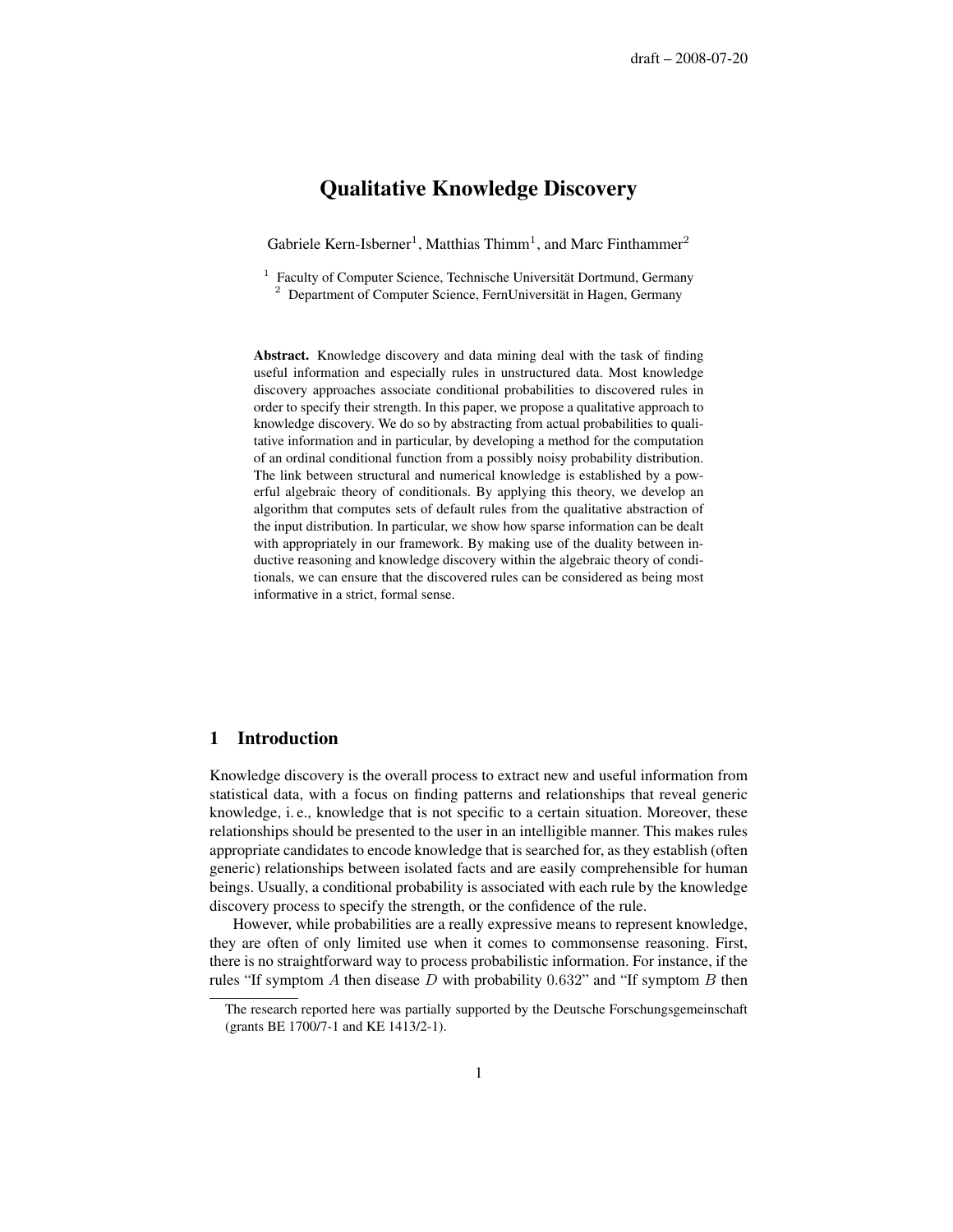disease  $D$  with probability 0.715" are shown to the user, what should he believe if the patient he is facing has symptoms A *and* B? Second, while probabilities are appreciated for their (seemingly objective) preciseness, users would not feel comfortable if they had to distinguish sharply between, say, 0.715 and 0.721. Moreover, statistical data are often noisy and may show particularities of the population they were taken from, which does not match the aim of discovering generic, context-independent knowledge. This suggests that precise probabilistic information is neither completely satisfactory nor useful for knowledge discovery.

In this paper, we propose to solve such problems by extracting more coarse-grained rules from data which are only equipped with an order of magnitude of the corresponding probability. Such qualitative rules could be used to reveal plausible relationships to the user, or even as default rules for commonsense reasoning, by applying one of the well-known nonmonotonic inference formalisms (cf. e.g. [1–3]). This perspective of discovering rules from data and feeding them into an inference engine to make inductive reasoning possible will play a decisive part for the methodology to be presented in this paper. More precisely, we will consider knowledge discovery and inductive reasoning as reverse processes (illustrated in Figure 1) – knowledge discovery extracts most relevant partial knowledge that may serve as a basis for further reasoning from frequency distributions representing complete probabilistic information, while inductive model-based reasoning builds up a complete epistemic model from partial knowledge in a knowledge base.



Fig. 1. Knowledge discovery and inductive reasoning as reverse processes

We build upon previous work. In [4, 5], these ideas have been developed and implemented in a fully probabilistic framework. But the core methodology used in these papers is based on structural, algebraic techniques for abstract conditionals and can also be applied in a qualitative framework. However, we first have to transform probabilistic information obtained from data to qualitative rankings. For this, we modify the well-known approach for infinitesimal probabilities [6, 1] to obtain a so-called *ordinal conditional function* [7] which assigns qualitative degrees of disbelief, or rankings, respectively, to propositions and conditionals. The level of qualitative abstraction of probabilities is determined by a parameter  $\varepsilon$  that specifies a measure of similarity between probabilistic values, according to the needs of the user.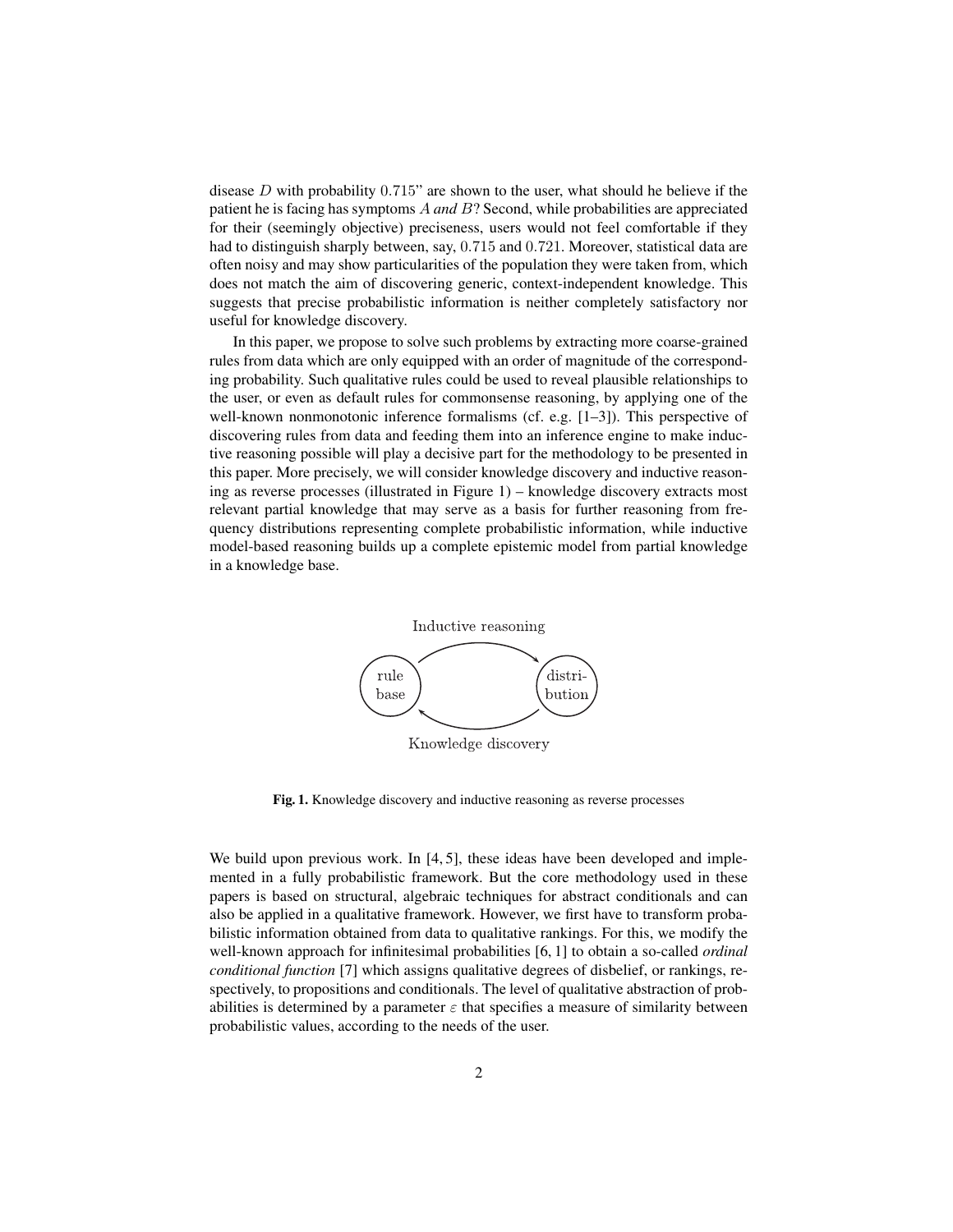Our approach offers a couple of nice advantages. First, the same methodology is used both for learning and reasoning, handling structural knowledge in a profound algebraic way. Second, the notion of relevance which is crucial for knowledge discovery can be given a precise meaning – rules are relevant wrt. a given set of (already discovered) rules, if they provide additional information for the inductively built model. Third, the qualitative information derived from data reflects an intuitive similarity of the probabilities, different from the approach in [8] in which sums of probabilities have to be used.

The outline of the paper is as follows. In the next section, we will recall basic facts on probabilistic reasoning and ordinal conditional functions. In section 3, we present our approach to extract qualitative information from statistical data. We also propose a heuristic how to find a proper abstraction parameter  $\varepsilon$ . Section 4 describes the core methodology which can be used for inductive representation and knowledge discovery and that is applied in section 5 for the knowledge discovery task. Based on this theoretical work, an algorithm for discovering default rules in statistical data is represented in section 6. Section 7 concludes the paper with a summary and an outlook on further work.

# 2 Inductive reasoning with probabilities and rankings

We consider a propositional framework over a finite set  $V = \{V_1, V_2, \ldots\}$  of (multivalued) propositional variables  $V_i$  with finite domains. For each variable  $V_i \in V$ , the values are denoted by  $v_i$ . In generalizing the bivalued propositional framework, we call expressions of the form  $V_i = v_i$  *literals*, and abbreviate them by  $v_i$ . The language  $\mathcal{L}$ consists of all formulas A built by conjoining finitely many literals by conjunction  $(∧),$ disjunction  $(\vee)$ , and negation  $(\neg)$  in a well-formed way. The conjunction operator,  $\wedge$ , will usually be omitted, so  $AB$  will mean  $A \wedge B$ , and negation is indicated by overlining, i.e.,  $\overline{A} = \neg A$ . An *elementary conjunction* is a conjunction consisting of literals, and a *complete conjunction* is an elementary conjunction where each variable from V is instantiated by exactly one value. Let  $\Omega$  denote the set of complete conjunctions of  $\mathcal{L}$ .  $\Omega$  can be taken as the set of *possible worlds*  $\omega$ , providing a complete description of each possible state, and hence corresponding to elementary events in probability theory.

Conditionals are written in the form  $(B|A)$ , with antecedents, A, and consequents, B, both formulas in  $\mathcal{L}$ , and may be read as uncertain rules of the form *if* A *then* B. Let  $(L|L)$  denote the set of all conditionals over L. *Single-elementary conditionals* are conditionals whose antecedents are elementary conjunctions, and whose consequents consist of one single literal. To provide semantics for conditionals, a richer epistemic framework is needed than a plain bivalued semantics. Basically, for a conditional  $(B|A)$ to be accepted, its confirmation,  $AB$ , must be more probable, plausible etc. than its refutation,  $\overline{AB}$ . Moreover, numerical degrees of probability, plausibility and the like can be assigned to conditionals to specify the strength with which they are believed, according to the chosen epistemic framework. In this paper, we will use probabilities to model a fully quantitative frame, and so-called *ordinal conditional functions, OCFs,* (or simply *ranking functions*) to model a qualitative, respectively semi-quantitative frame. We will briefly summarize basic facts on both modelling frames in the following. We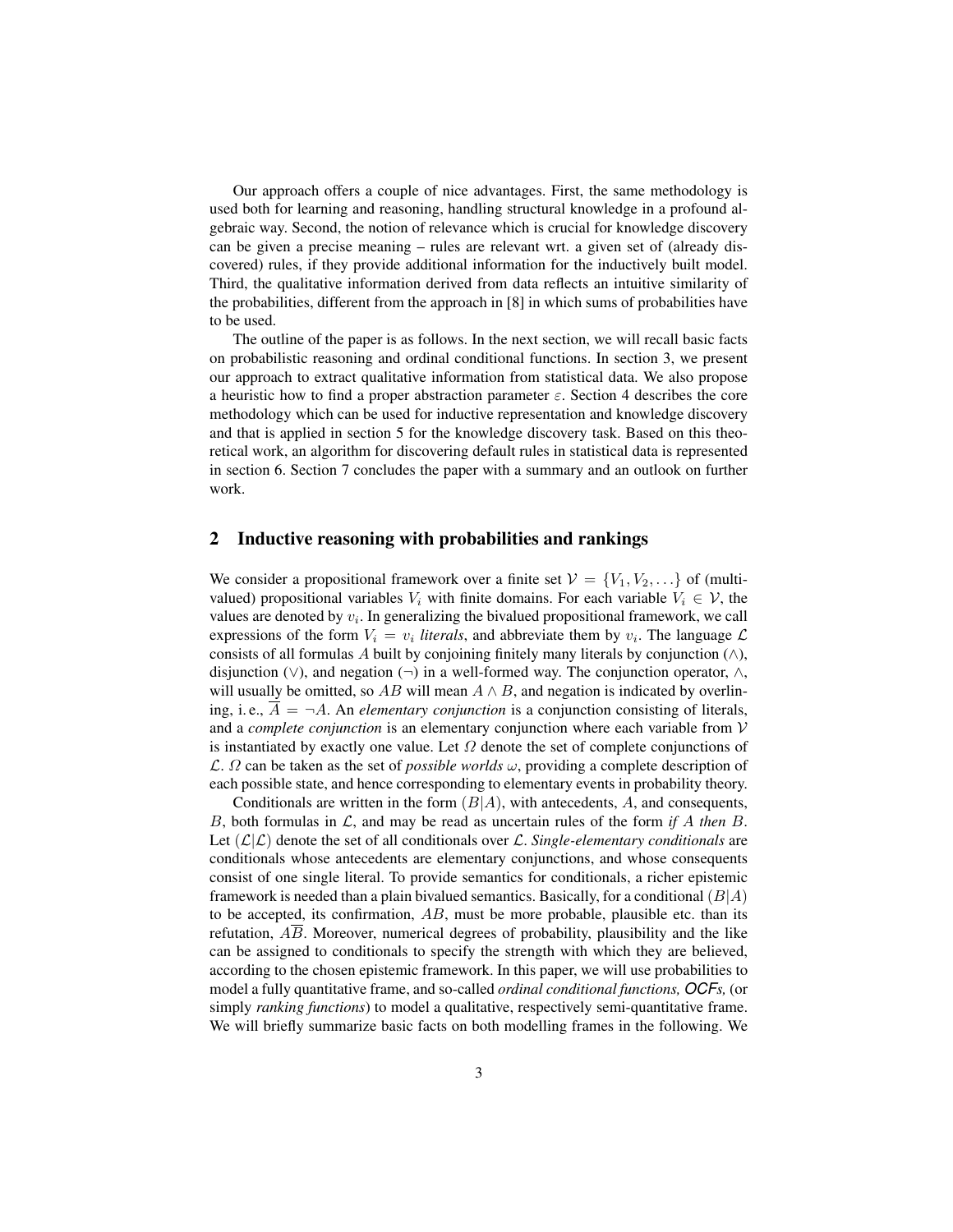will also address the problem which is crucial to this paper: Given partial information in form of a conditional knowledge base, how to obtain an adequate complete model that can be used for inductive reasoning?

Within a probabilistic framework, conditionals can be quantified and interpreted probabilistically via conditional probabilities:

$$
P \models (B|A)[x]
$$
 iff  $P(A) > 0$  and  $P(AB) = xP(A)$ 

for  $x \in [0, 1]$ . A *conditional probabilistic knowledge base* is a set  $\mathcal{R}^{prob} = \{(B_1|A_1)[x_1],$  $\ldots$ ,  $(B_n|A_n)[x_n]$  of probabilistic conditionals.

Suppose such a conditional probabilistic knowledge base  $\mathcal{R}^{prob}$  is given. For instance,  $\mathcal{R}^{prob}$  may describe the knowledge available to a physician when he has to make a diagnosis. Or,  $\mathcal{R}^{prob}$  may express commonsense knowledge like "*Students are young with a probability of (about) 80 %*" and "*Singles (i.e. unmarried people) are young with a probability of (about) 70 %*", this knowledge being formally expressed by  $\mathcal{R}^{prob} = \{$  (young |student)[0.8], (young |single)[0.7]}. Usually, such rule bases represent incomplete knowledge, in that there are a lot of probability distributions apt to represent them. So learning, or inductively representing, respectively, the rules means to take them as a set of conditional constraints and to select a unique probability distribution as a "best" model which can be used for queries and further inferences. Paris [9] investigates several inductive representation techniques and proves that the *principle of maximum entropy, (*ME*-principle)* yields the only method to represent incomplete knowledge in an unbiased way, satisfying a set of postulates describing sound commonsense reasoning. The entropy  $H(P)$  of a probability distribution P is defined as

$$
H(P) = -\sum_{\omega} P(\omega) \log P(\omega)
$$

and measures the amount of indeterminateness inherent in P. Applying the principle of maximum entropy then means to select the unique distribution  $P^* = \mathsf{ME}(\mathcal{R}^{prob})$  that maximizes  $H(P)$  subject to  $P \models \mathcal{R}^{prob}$ . In this way, the ME-method ensures that no further information is added, so that the knowledge  $\mathcal{R}^{prob}$  is represented most faithfully.  $ME(\mathcal{R}^{prob})$  can be written in the form

$$
ME(\mathcal{R}^{prob})(\omega) = \alpha_0 \prod_{\substack{1 \le i \le n \\ \omega \models A_iB_i}} \alpha_i^{1-x_i} \prod_{\substack{1 \le i \le n \\ \omega \models A_i\overline{B_i}}} \alpha_i^{-x_i}
$$
(1)

with the  $\alpha_i$ 's being chosen appropriately so as to satisfy all of the conditional constraints in  $\mathcal{R}^{prob}$  (cf. [10]);  $\mathsf{ME}(\mathcal{R}^{prob})$  is called the ME-*representation of*  $\mathcal{R}^{prob}$ . The ME-principle provides a most convenient and theoretically sound method to represent incomplete probabilistic knowledge<sup>3</sup> and for high-quality probabilistic reasoning (cf. [11]).

<sup>&</sup>lt;sup>3</sup> Efficient implementations of ME-systems can be found via www.informatik.fernuni-hagen.de/pi8/research/projects.html and www.pit-systems.de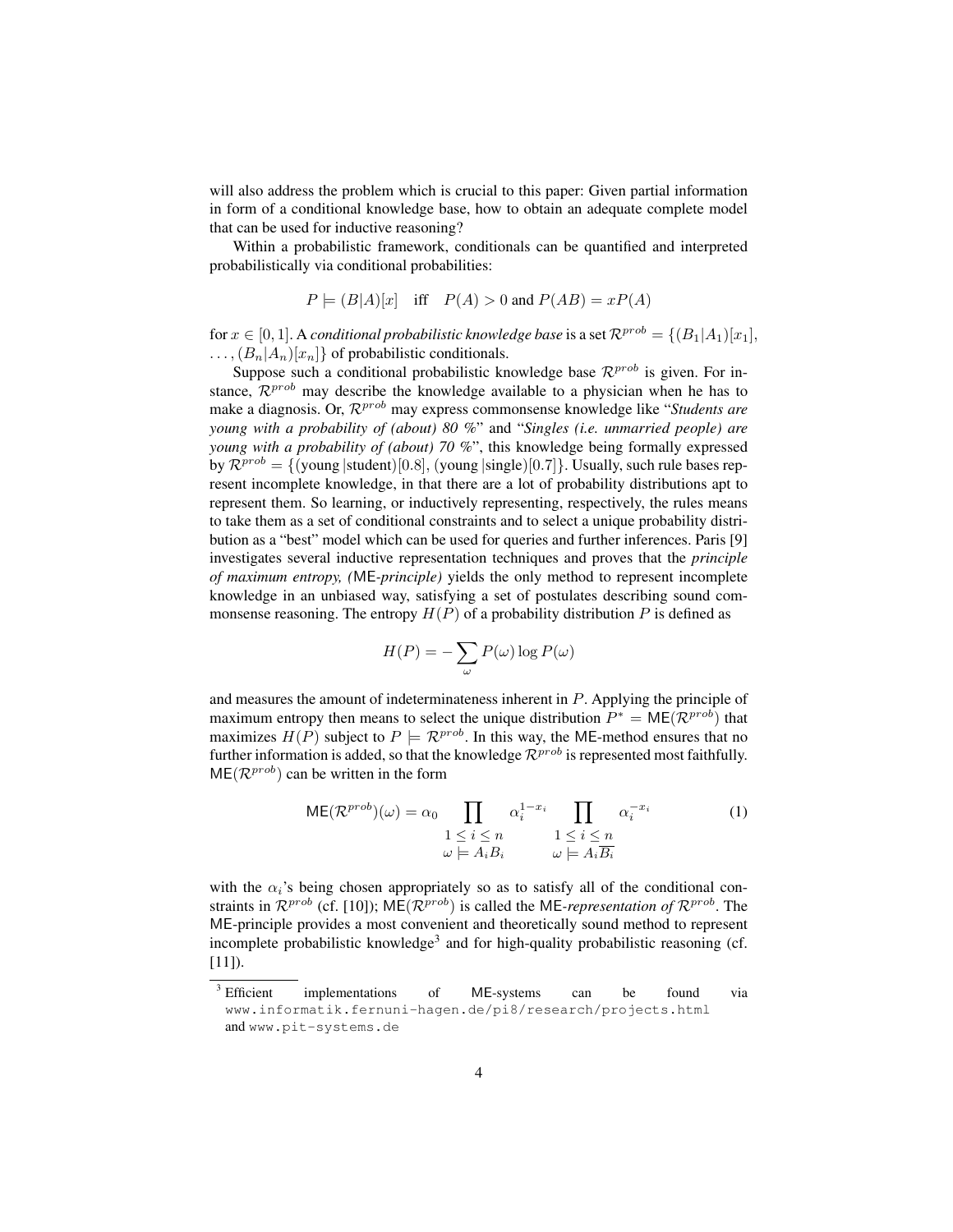A purely probabilistic representation gives precise numerical values to all propositions and conditionals of the underlying language. This can be problematic with respect to two points: First, when the aim is to model subjective beliefs of an expert or an agent, precise probabilities are hard to specify. Subjective probabilities are more or less rough guidelines that are based on an agent's experience. Second, even objective probabilities derived from statistical data may not represent a completely accurate picture of the world. Statistical data can be noisy and only reflect a snapshot of the world, which can be quite accidental. Therefore, in this paper, we are interested in the qualitative knowledge that underlies some given probabilistic information. To represent such qualitative structures, we use *ordinal conditional functions, OCFs,* as introduced by Spohn [7] as a qualitative abstraction of probability functions.

**Definition 1.** An ordinal conditional function *(or ranking function)*  $\kappa$  *is a function*  $\kappa$  :  $\Omega \to \mathbb{N} \cup \{\infty\}$  *with*  $\kappa^{-1}(0) \neq \emptyset$ .

An OCF κ assigns a *degree of implausibility* (or *ranking value*) to each world ω: The higher  $\kappa(\omega)$ , the less plausible is  $\omega$ . A world  $\omega$  with  $\kappa(\omega) = 0$  is regarded as being completely normal (most plausible), and for a consistent modelling, there has to be at least one such world. For formulas  $A \in \mathcal{L}$ , a ranking is computed via

$$
\kappa(A) = \begin{cases} \min\{\kappa(\omega) \mid \omega \models A\} & \text{if } A \text{ is satisfiable} \\ \infty & \text{otherwise} \end{cases}.
$$

So we have  $\kappa(A \vee B) = \min{\kappa(A), \kappa(B)}$  and in particular,  $\kappa(A \vee \overline{A}) = 0$ . The *belief* in (or *acceptance* of) a formula A is defined as

$$
\kappa \models A \quad \text{iff} \quad \kappa(A) > 0 \quad ,
$$

i. e.,  $\kappa(A) = 0$  is necessary but not sufficient to believe A, because  $\kappa(\overline{A})$  might be 0 as well; but  $\kappa(\overline{A}) > 0$  is sufficient, since it implies  $\kappa(A) = 0$ .

Similar to the probabilistic framework, conditionals can be quantified. An OCF  $\kappa$ is extended to conditionals by setting

$$
\kappa(B|A) = \begin{cases} \kappa(AB) - \kappa(A) & \text{if } \kappa(A) \neq \infty \\ \infty & \text{otherwise} \end{cases}
$$

and a conditional is *accepted* by κ,

$$
\kappa \models (B|A) \quad \text{iff} \quad \kappa(AB) < \kappa(A\overline{B}) \quad \text{iff} \quad \kappa(\overline{B}|A) > 0.
$$

As usual, a proposition A is identified with the conditional  $(A|\top)$ , hence  $\kappa \models (A|\top)$ iff  $\kappa(\overline{A}) > \kappa(A) = 0$ , in accordance with what was said above.

The acceptance relation for quantified *OCF-conditionals* (B|A)[m] is defined by using the difference between  $\kappa(AB)$  and  $\kappa(\overline{AB})$ :

$$
\kappa \models (B|A)[m] \text{ iff } \kappa(AB) + m = \kappa(A\overline{B}) \text{ iff } \kappa(\overline{B}|A) = m, \ m \in \mathbb{N}, m \ge 1. \tag{2}
$$

Thus, if  $(B|A)$  is believed with a *degree of belief* m then verifying the conditional is m degrees more plausible than falsifying it. So,  $\kappa \models (B|A)[1]$  expresses belief in  $(B|A)$ , but only to the smallest possible degree. For a propositional fact  $A$ , this yields

$$
\kappa \models A[m] \quad \text{iff} \quad \kappa(\overline{A}) = m.
$$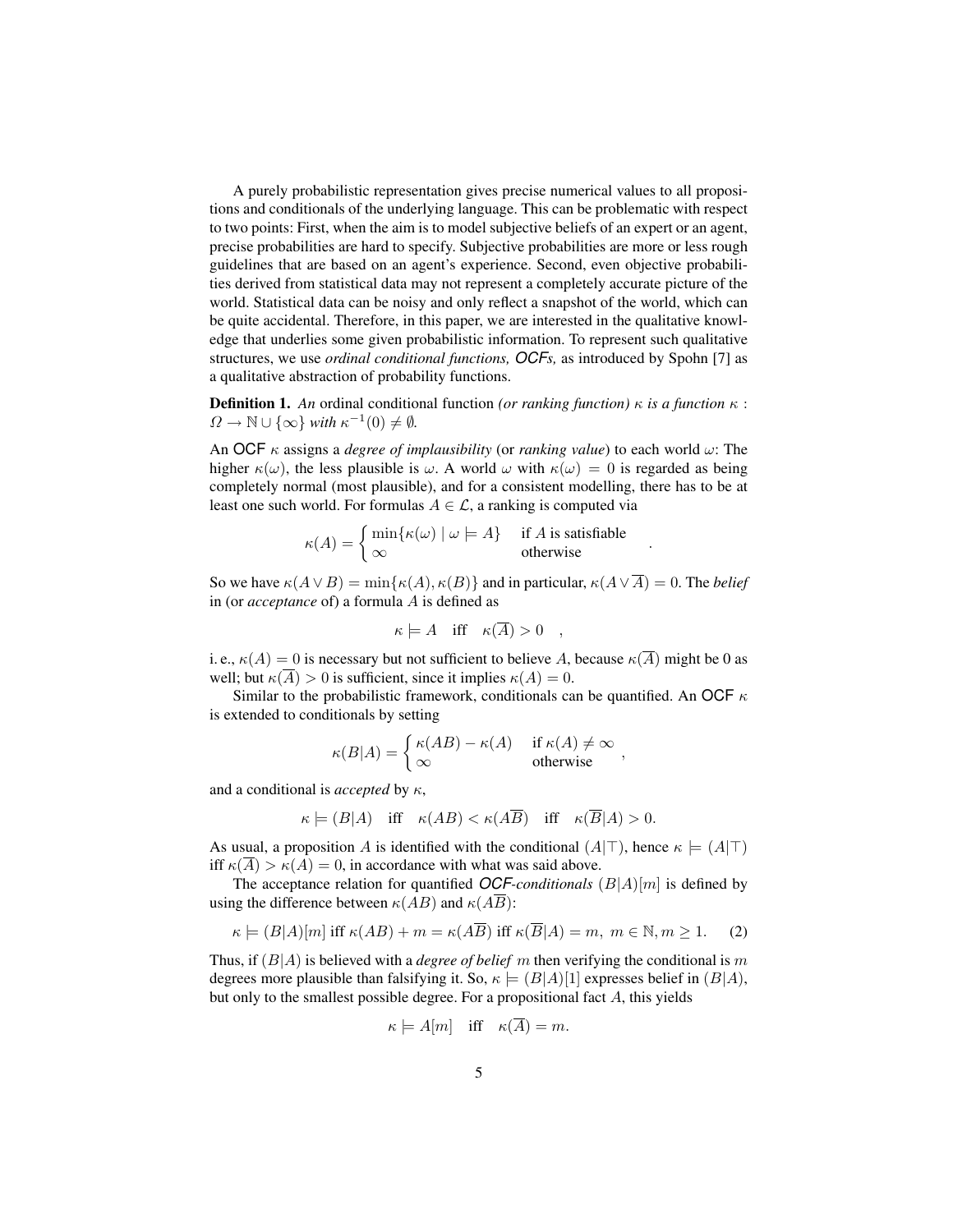Both qualitative and quantitative OCF-conditionals can be used as default rules for commonsense reasoning [1, 11].

Ranking functions provide a perfect framework for qualitative reasoning, as they allow us to handle conditionals in a purely qualitative manner, but also leave room to take more precise, quantitative information into account. However, even numerical information merely expresses an order of magnitude of probabilities; this will be made more precise in the following section.

Moreover, in a qualitative framework with ordinal conditional functions, a similar concept as an ME-representation can be defined in order to express a certain "wellbehavedness" of an OCF with respect to a set of OCF-conditionals [11]. We will come back to these issues and present said concept in section 4. In the next section we will first have a look on how to derive an OCF from an empirically obtained probability distribution.

# 3 Deriving qualitative information from statistical data

Let P be a probability distribution over V that could have been collected via a statistical survey. In this paper we are interested in the qualitative structure that underlies the probabilities in  $P$ . So we represent  $P$  by qualitative probabilities yielding an ordinal conditional function that approximates the quantitative structure in P.

For this reason we start by representing a probability of a specific world  $\omega$  as polynomial in a fixed base value  $\varepsilon$  in the spirit of [1]. Using this base representation, the order of magnitude of a probability can be represented only by the corresponding exponents and different probabilities can be compared by these exponents yielding a qualitative abstraction of the original values.

**Definition 2.** Let  $\varepsilon \in (0,1)$  be a base value to parameterize probabilities. Then a *probability value*  $P(\omega)$  *can be expressed as a polynomial in*  $\varepsilon$ *,* 

$$
P_{\varepsilon}(\omega) = a_0 \varepsilon^0 + a_1 \varepsilon^1 + a_2 \varepsilon^2 + \dots ,
$$

*with appropriate coefficients*  $a_i \in \mathbb{N}$  *respecting*  $0 \le a_i < \varepsilon^{-1}$  *for all i to match the value*  $P(\omega)$ *.* 

Due to the restriction  $0 \le a_i < \varepsilon^{-1}$  the above definition is sound and uniquely determines a base representation  $P_{\varepsilon}(\omega)$  for given  $P(\omega)$  and  $\varepsilon$  with  $P_{\varepsilon}(\omega) = P(\omega)$ .

*Example 1.* Let  $\varepsilon = 0.3$ . Then the probability  $P(\omega_1) = 0.171$  is written as a polynomial  $P_{\varepsilon}(\omega_1) = 0 \cdot 0.3^0 + 0 \cdot 0.3^1 + 1 \cdot 0.3^2 + 3 \cdot 0.3^3$  in  $\varepsilon$ .

Observe that in the above approach the value of  $a_0$  is always zero, except for the case that the world  $\omega$  has a probability of 1, which is unlikely the case in real world scenarios. Furthermore the above definition differs from the definition of polynomial base representations in [1] in the sense, that Goldszmidt and Pearl implicitly use negative coefficients for their base representation, representing probabilities as polynomials of the form  $P'_{\varepsilon}(\omega) = 1 - a\varepsilon$  or  $P'_{\varepsilon}(\omega) = a\varepsilon^2 - b\varepsilon^4$ . However, an additive representation of positive values like probabilities seems more appropriate for our intentions.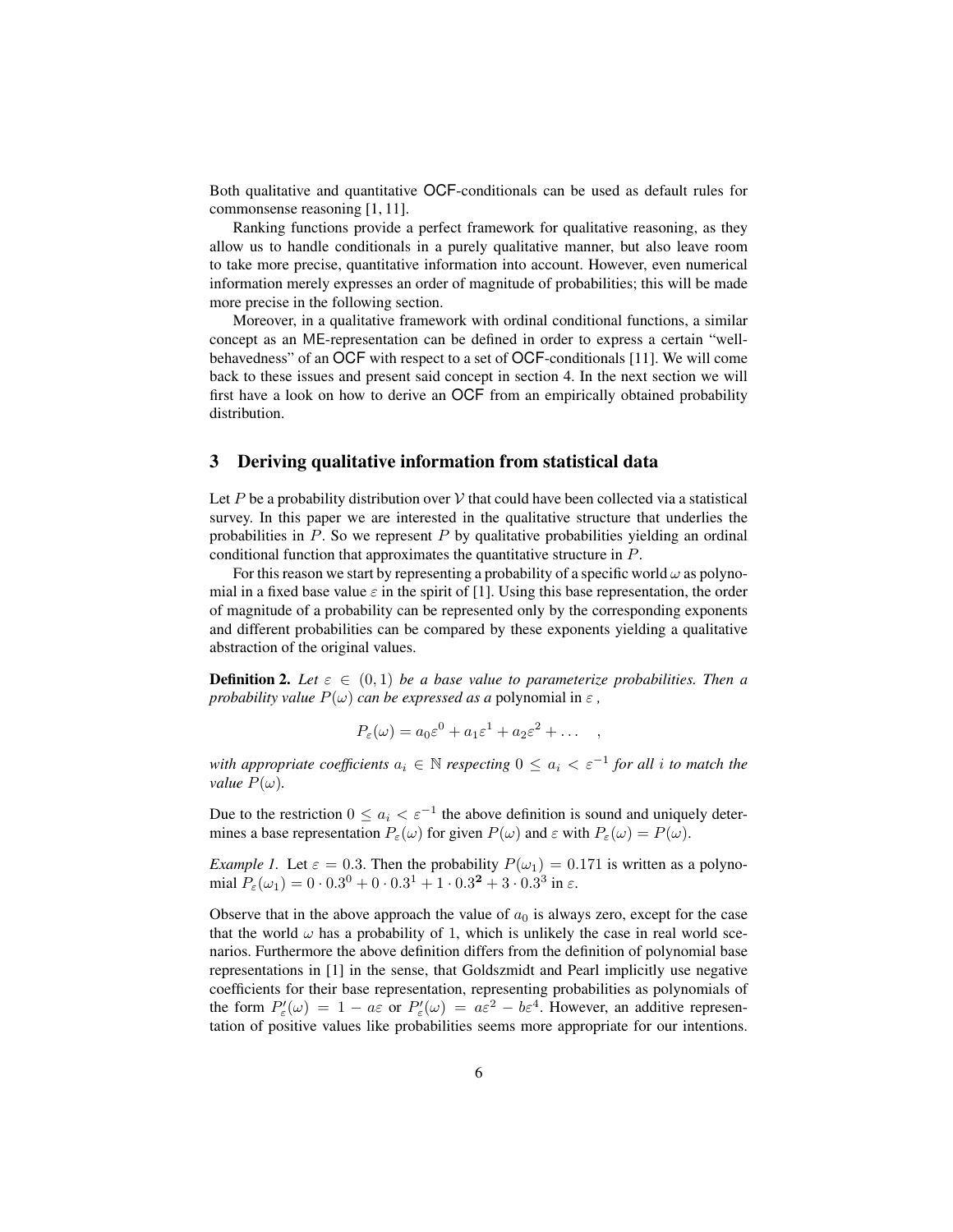Nonetheless, Goldsmizdt and Pearl restrict their attention on qualitative abstractions of probabilities to the case of infinitesimal bases yielding the following definition of a complete translation of all probability values into rankings.

**Definition 3** (see [1]). Let P be a probability distribution and let the probability  $P(\omega)$ be written as a polynomial  $P'_\varepsilon(\omega)$  in  $\varepsilon$  with an infinitesimal  $\varepsilon.$  A ranking function  $\kappa_0^P(\omega)$ *is defined as follows*

$$
\kappa_0^P(\omega) = \begin{cases} \min\{n \in \mathbb{N} \mid \lim_{\varepsilon \to 0} \frac{P'_\varepsilon(\omega)}{\varepsilon^n} \neq 0\} & \text{if } P'_\varepsilon(\omega) > 0\\ \infty & \text{if } P'_\varepsilon(\omega) = 0 \end{cases}
$$

The general idea of the above definition is to capture the most significant term of the base representation of a probability of a world  $\omega$ , i. e., the first coefficient  $a_i$  that differs from zero, and use this value as the rank of  $\omega$ 

$$
\kappa_0^P(\omega) = \min\{i \mid a_i \neq 0\}, \quad P_{\varepsilon}(\omega) = a_0 \varepsilon^0 + a_1 \varepsilon^1 + \dots \tag{3}
$$

In this paper, we use this idea for a fixed value  $\varepsilon$  for the base representation and take this value throughout the process of qualitative knowledge discovery as an indicator for the granularity of the qualitative probabilities. Given a fixed base value  $\varepsilon$ , we determine the most significant term of a base representation with respect to  $\varepsilon$  and use this value as a rank value for an OCF  $\tilde{\kappa}_{\varepsilon}^P$  as in equation (3). More specifically, let  $\omega$  be a world and  $P(\omega)$  its (empirical) probability. From now on let  $\varepsilon \in (0,1)$  be a fixed base value and let

$$
P_{\varepsilon}(\omega) = a_0 \varepsilon^0 + a_1 \varepsilon^1 + a_2 \varepsilon^2 + \dots
$$

be the base representation of  $P(\omega)$  according to Definition 2. We are looking for the first  $a_i$  that differs from zero to define the rank of  $\omega$ :

$$
\tilde{\kappa}_{\varepsilon}^{P}(\omega) = \min\{i \mid a_{i} \neq 0\} .
$$

Let *i* satisfy  $a_i \neq 0$ . Then it holds that

$$
P(\omega) \ge a_i \varepsilon^i \ge \varepsilon^i
$$

because  $a_i$  is a natural number and  $a_i > 0$ . From this observation, it follows immediately

$$
P(\omega) \ge \varepsilon^i
$$
  
\n
$$
\Leftrightarrow \log P(\omega) \ge i \log \varepsilon
$$
  
\n
$$
\Leftrightarrow \frac{\log P(\omega)}{\log \varepsilon} \le i
$$

Therefore for the minimal i satisfying  $a_i \neq 0$  and so for the rank assigned to  $\omega$  it follows

$$
\tilde{\kappa}_{\varepsilon}^{P}(\omega) = \left\lceil \frac{\log P(\omega)}{\log \varepsilon} \right\rceil \tag{4}
$$

In general, the function  $\tilde{\kappa}^P_{\varepsilon}$  defined using equation (4) does not satisfy  $(\tilde{\kappa}^P_{\varepsilon})^{-1}(0) \neq$  $\emptyset$ . Therefore, we normalize  $\tilde{\kappa}_{\varepsilon}^P$  by shifting all ranking values appropriately, i.e., by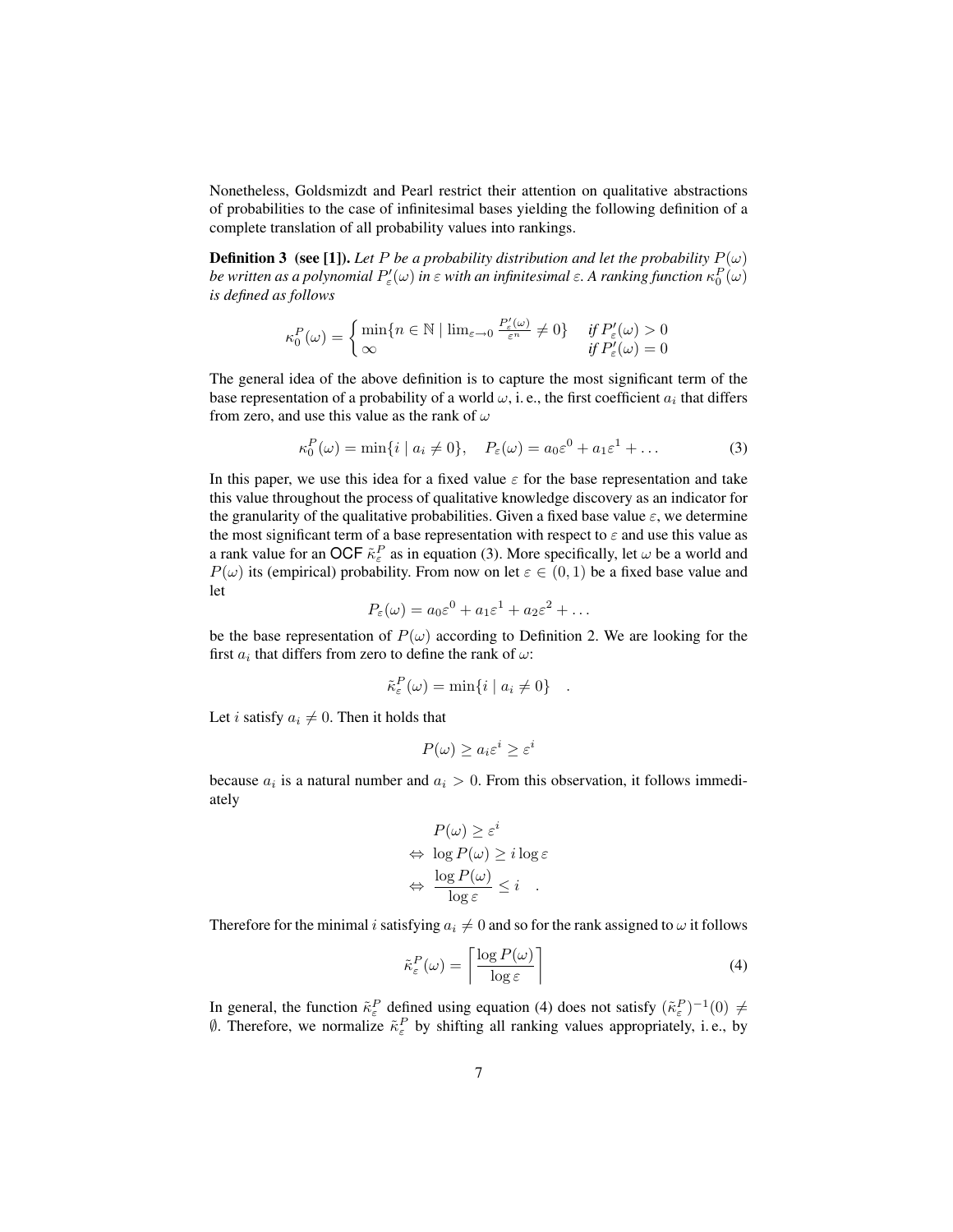defining  $\kappa_{\varepsilon}^P(\omega) := \tilde{\kappa}_{\varepsilon}^P(\omega) - c$  with  $c = \min{\{\tilde{\kappa}_{\varepsilon}^P(\omega) \mid \omega \in \Omega\}}$ . Then  $\kappa_{\varepsilon}^P$  defines an ordinal conditional function according to Definition 1. As  $\kappa_{\varepsilon}^P$  is the only ordinal conditional function we are dealing with, we will write just  $\kappa$  for  $\kappa_{\varepsilon}^P$ , when P and  $\varepsilon$  are clear from context.

#### *Example 2.* (Continuing Example 1)

With  $\varepsilon$  being 0.3, the probability  $P(\omega_1) = 0.171$  is written as a polynomial  $P_{\varepsilon}(\omega_1) =$  $0.0 \cdot 0.3^0 + 0.0 \cdot 0.3^1 + 1.0 \cdot 0.3^2 + 3.0 \cdot 0.3^3$  in  $\varepsilon$  and therefore  $\kappa(\omega_1) = 2$ . The probabilities  $P(\omega_2) = 0.39$  and  $P(\omega_3) = 0.48$  are written as  $P_\varepsilon(\omega_2) = 0 \cdot 0.3^0 + 1 \cdot 0.3^1 + 1 \cdot 0.3^2$ and  $P_{\varepsilon}(\omega_3) = 0.03^0 + 1.03^1 + 2.03^2$ , respectively, and so they are both projected to the same ranking value  $\kappa(\omega_2) = \kappa(\omega_3) = 1$ .

A process of transforming a given probability distribution into a qualitative representation (according to equation (4)) is crucially influenced by the chosen base value  $\varepsilon$ . It depends on  $\varepsilon$  how similar some probabilities must be to be projected to the same ranking value. Thus,  $\varepsilon$  is the parameter that controls the qualitative smoothing of the probabilities. For this reason, an appropriate choice for  $\varepsilon$  is important for the qualitative modeling since it determines the variation in the resulting ranking values and this way it heavily influences all following calculations based on this values. If the value for  $\varepsilon$  is close to 1, then even quite similar probabilities will still be projected to different ranking values.

However, a too small value of  $\varepsilon$  will have the effect that even quite different probabilities will be assigned an identical ranking value. Thus, an unacceptable large amount of information contained in the probabilities will be lost, i. e., the probabilities are smoothed so much that the resulting ranking values do not carry enough information to be useful as a qualitative abstraction.

The following example will illustrate to what degree the choice of  $\varepsilon$  influences the resulting ranking values.

*Example 3.* Suppose in our universe are *animals* (A), *fish* (B), *aquatic beings* (C), *objects with gills* (D) and *objects with scales* (E). Table 1 may reflect our observations. Table 2 shows the ranking values that result from different choices of  $\varepsilon$ . Choosing

| $\omega$     | object                        | frequency | probability |
|--------------|-------------------------------|-----------|-------------|
| $\omega_1$   | abcde                         | 59        | 0.5463      |
| $\omega_2$   | $abc d\overline{e}$           | 21        | 0.1944      |
| $\omega_3$   | $a\overline{b}cde$            | 11        | 0.1019      |
| $\omega_A$   | $a\overline{b}cd\overline{e}$ | 9         | 0.0833      |
| $\omega_{5}$ | abcde                         | 6         | 0.0556      |
| $\omega_{6}$ | $abc\overline{d}\overline{e}$ | 2         | 0.0185      |

Table 1. Empirical probabilities for Example 3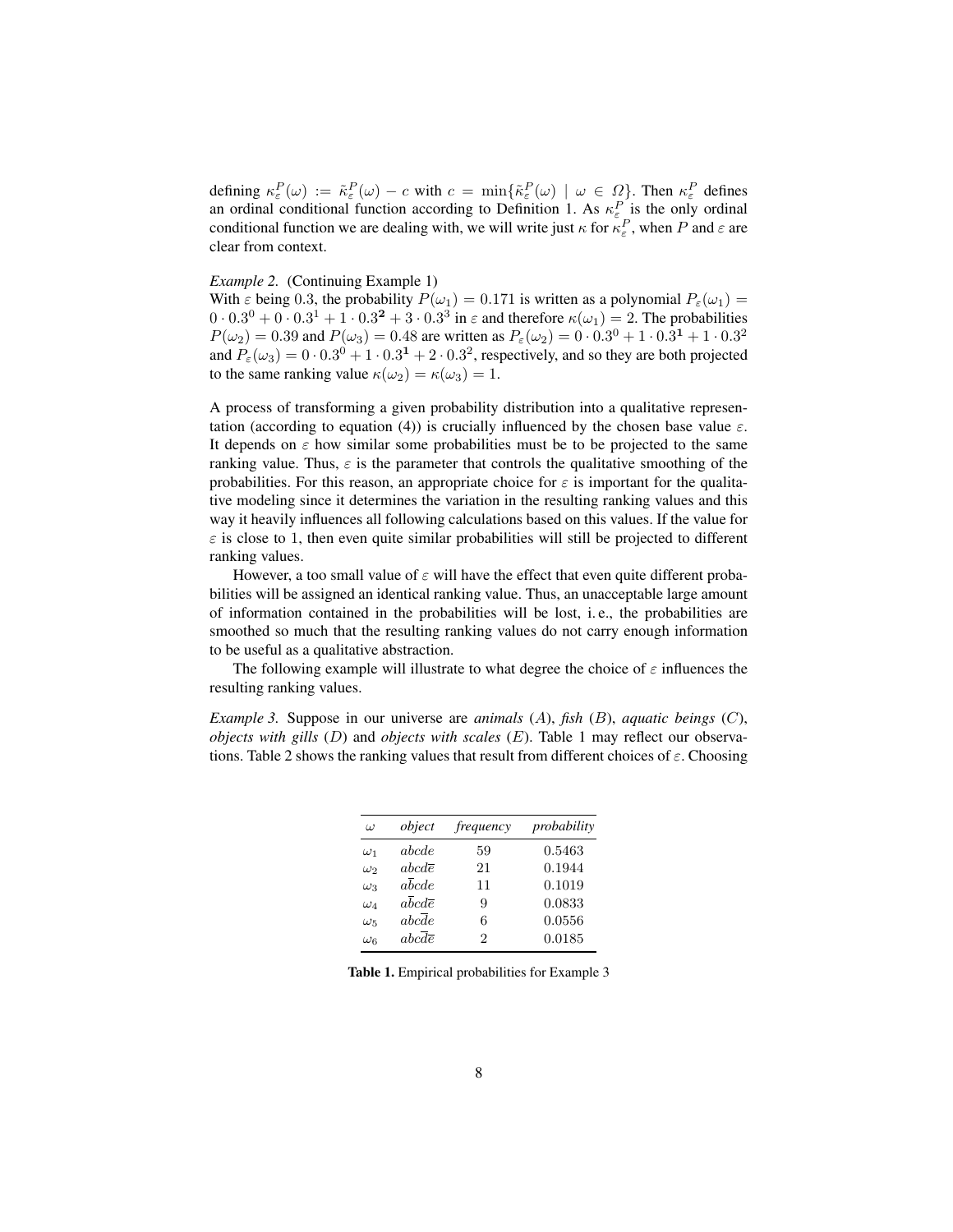|              | ranking value       |                     |                     |
|--------------|---------------------|---------------------|---------------------|
| $\omega$     | $\varepsilon = 0.1$ | $\varepsilon = 0.6$ | $\varepsilon = 0.9$ |
| $\omega_1$   | 1                   | 2                   | 6                   |
| $\omega_2$   | 1                   | 4                   | 16                  |
| $\omega_3$   | 1                   | 5                   | 22                  |
| $\omega_4$   | 2                   | 5                   | 24                  |
| $\omega_{5}$ | 2                   | 6                   | 28                  |
| $\omega_{6}$ | 2                   | 8                   | 38                  |

Table 2. Ranking values resulting from different choices of  $\varepsilon$ 

 $\varepsilon = 0.1$  assigns identical ranking values to  $\omega_1$ ,  $\omega_2$  and  $\omega_3$  and to  $\omega_4$ ,  $\omega_5$  and  $\omega_6$ , respectively. Mapping the latter ones to the same rank could be acceptable, but mapping the former ones to a common rank is inappropriate, since the probabilities of these worlds cover a (comparative) large range between 0.5463 and 0.1019. Hence, this choice for  $\varepsilon$ smoothes the probabilities too much, leading to a qualitative abstraction that is so coarse that almost all information of the observed distribution is lost. Choosing  $\varepsilon = 0.9$  leads to different ranking value for all  $\omega$ , although some of the probabilities are quite similar and therefore should not be distinguished in a qualitative setting. Hence, this choice for  $\varepsilon$  does not seem very appropriate as well because it does not smooth the probabilities effectively. Choosing  $\varepsilon = 0.6$  results in a common ranking value for the (comparative) similar probabilities of  $\omega_3$  and  $\omega_4$ . This choice for  $\varepsilon$  seems to be appropriate to obtain ranking values that form a qualitative representation of the observed probabilities.

In this very small example, the worlds  $\omega$  offer quite high probabilities. For this reason, the appropriate value for  $\varepsilon$  is quite big, too. In a more realistic setting with considerably smaller probabilities, a much smaller value for  $\varepsilon$  would be chosen.

The parameter  $\varepsilon$  defines a measure of similarity that is to make probabilities indistinguishable. In principle, it is up to the user to set  $\varepsilon$ , depending on his point of view, but clustering techniques applied to the logarithmic probabilities may help to find an appropriate  $\varepsilon$ . A useful heuristic may be to fix a logarithmic similarity  $\alpha$ , i.e. probabilities should not be distinguished if their logarithmic distance does not exceed  $\alpha$ . Then clusters of logarithmic probabilities with maximal width  $\alpha$  are built. A dendrogram computed by, e. g., a complete link clustering procedure (cf. [12]) may provide helpful information for this. Moreover,  $\alpha$  should be chosen in such a way that no multiple  $k\alpha$ of  $\alpha$  falls within one of the clusters. Finally,  $\varepsilon = e^{-\alpha}$  may serve to extract ranking infomation from the empirical probabilities. We will illustrate this in our Example 3.

*Example 4.* Table 3 shows the logarithmic probabilities  $\log_e P(\omega)$  of our example. If we use a logarithmic similarity  $\alpha = 0.5$ , then only  $P(\omega_3)$  and  $P(\omega_4)$  are close enough to be identified, and all multiples of 0.5 discriminate the clusters clearly. Hence  $\varepsilon$  =  $e^{-0.5} \approx 0.6$  yields an adequate ranking function.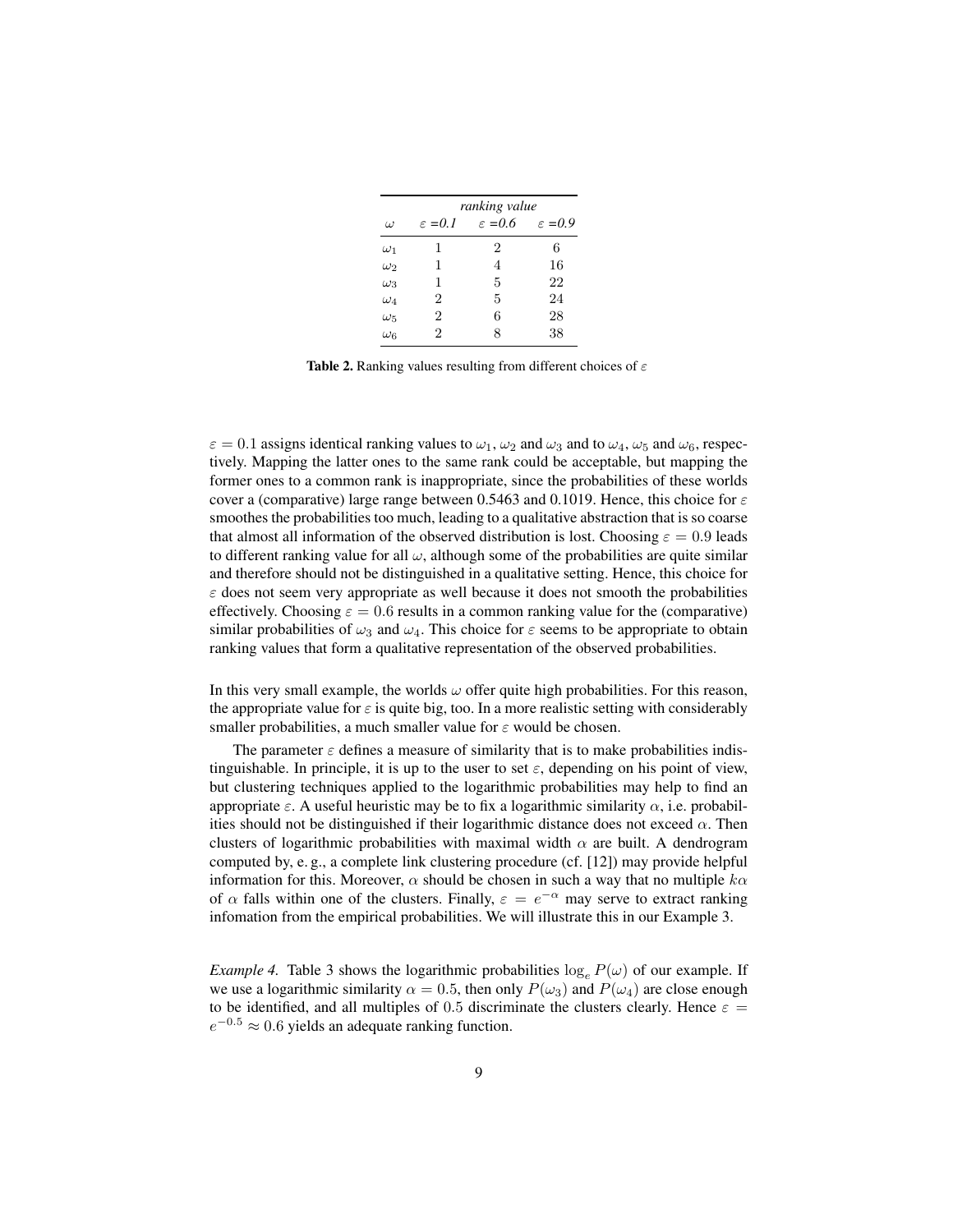| $\omega$   | object                        | frequency | probability | log. probability |
|------------|-------------------------------|-----------|-------------|------------------|
| $\omega_1$ | abcde                         | 59        | 0.5463      | $-0.60$          |
| $\omega_2$ | $abc d\overline{e}$           | 21        | 0.1944      | $-1.64$          |
| $\omega_3$ | abcde                         | 11        | 0.1019      | $-2.28$          |
| $\omega_4$ | $a\overline{b}cd\overline{e}$ | 9         | 0.0833      | $-2.49$          |
| $\omega_5$ | abcde                         | 6         | 0.0556      | $-2.89$          |
| $\omega_6$ | $abc\overline{d}\overline{e}$ | 2         | 0.0185      | $-3.99$          |

Table 3. Logarithmic probabilities

In the next section, we develop an algebraic theory of conditionals, that is used to obtain structural information from such ordinal conditional functions like the one derived above.

## 4 Conditional structures and c-representations

In order to obtain structural information from data, one usually searches for causal relationships by investigating conditional independencies and thus non-interactivity between sets of variables [13–16]. Some of these algorithms also make use of optimization criteria which are based on entropy [17, 18]. Although causality is undoubtedly most important for human understanding, it seems to be too rigid a concept to represent human knowledge in an exhaustive way. For instance, a person suffering from a flu is certainly sick ( $P(\text{sick} | \text{flu}) = 1$ ), and they often will complain about headache ( $P$ (headcache  $|$ flu) = 0.9). Then we have

 $P(\text{headcache} | \text{flu}) = P(\text{headcache} | \text{flu} \wedge \text{sick}),$ 

but we would surely expect

 $P(\text{header} \mid \neg \text{flu}) \neq P(\text{header} \mid \neg \text{flu} \land \text{sick})!$ 

Although, from a naïve point of view, the (first) equality suggests a conditional independence between sick and headcache, due to the causal dependency between headcache and flu, the (second) inequality shows this to be (of course) false. Furthermore, a physician might also wish to state some conditional probability involving *sick* and *headache*, so that we would obtain a complex network of rules. Each of these rules will be considered relevant by the expert, but none will be found when searching for conditional independencies! So, what actually are the "structures of knowledge" by which conditional dependencies (not independencies!) manifest themselves in data? What are the "footprints" conditionals leave on probabilities after they have been learned inductively?

A well-known approach to answer this question is *system Z* [1] that builds up a completely specified ranking function from a set of conditionals  $\{(B_1|A_1), \ldots, (B_n|A_n)\}\$ and yields an inductive reasoning method that satisfies basic properties of default reasoning. In this paper, however, we use *c-representations* for qualitative inductive reasoning that have been developed in [4, 11]; all proofs and lots of examples can be found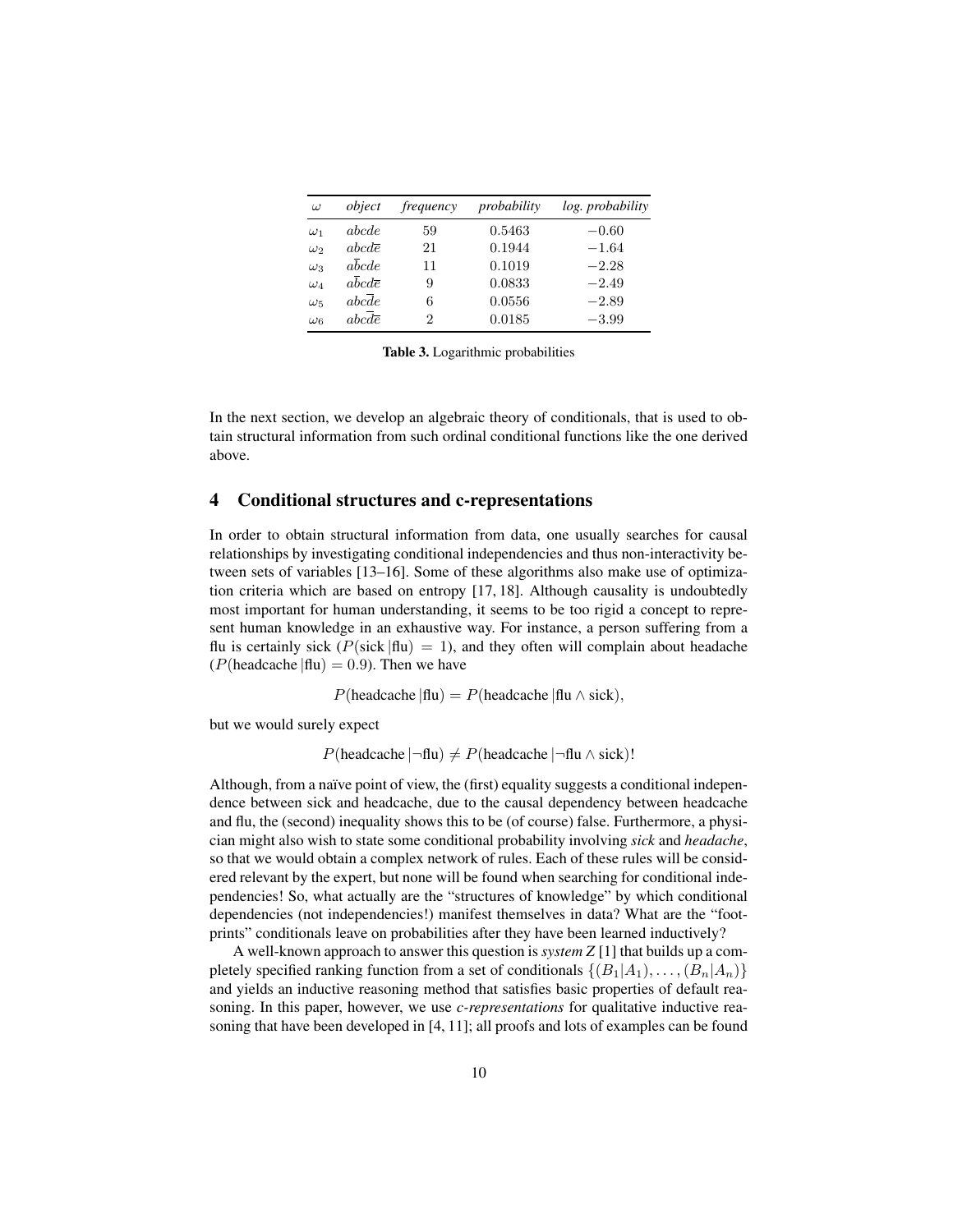in [11]. This approach follows the same structural lines as ME-reasoning and provides the techniques for model-based inductive reasoning in a qualitative environment the quality of which outperforms *system Z* clearly [19, 20].

We first take a structural look on conditionals, bare of numerical values, that is, we focus on sets  $\mathcal{R} = \{(B_1|A_1), \ldots, (B_n|A_n)\}\$ of unquantified conditionals.

In order to model its non-classical uncertainty, we represent a conditional  $(B|A)$  as a three-valued indicator function on worlds

$$
(B|A)(\omega) = \begin{cases} 1 & \colon & \omega \models AB \\ 0 & \colon & \omega \models \overline{AB} \\ u & \colon & \omega \models \overline{A} \end{cases}
$$

where *u* stands for *unknown*, following an idea of de Finetti (cf., e.g., [21, 22]). Two conditionals are *equivalent* iff they yield the same indicator function, so that  $(B|A) \equiv$  $(D|C)$  iff  $AB \equiv CD$  and  $\overline{AB} \equiv \overline{CD}$ .

We generalize this approach by associating to each conditional  $(B_i|A_i)$  in R two abstract symbols  $a_i^+, a_i^-,$  symbolizing a (possibly) positive effect on verifying worlds and a (possibly) negative effect on falsifying worlds:

$$
\sigma_i(\omega) = \begin{cases} \mathbf{a}_i^+ & \text{if } \omega = A_i B_i \\ \mathbf{a}_i^- & \text{if } \omega = A_i \overline{B_i} \\ 1 & \text{if } \omega = \overline{A_i} \end{cases}
$$
(5)

with 1 being the neutral element of the (free abelian) group  $\mathfrak{F}_R = \langle a_1^+, a_1^-, \ldots, a_n^+ \rangle$  $\{a_n^+, a_n^-\}$ , generated by all symbols  $a_1^+, a_1^-, \ldots, a_n^+, a_n^-$ . The function  $\sigma_{\mathcal{R}} : \Omega \to \mathfrak{F}_{\mathcal{R}}$ , defined by

$$
\sigma_{\mathcal{R}}(\omega) = \prod_{1 \leq i \leq n} \sigma_i(\omega) = \prod_{\substack{1 \leq i \leq n \\ \omega \models A_i B_i}} \mathbf{a}_i^+ \prod_{\substack{1 \leq i \leq n \\ \omega \models A_i B_i}} \mathbf{a}_i^- \tag{6}
$$

describes the all-over effect of R on  $\omega$ .  $\sigma_R(\omega)$  is called the *conditional structure of*  $\omega$ *with respect to* R.

*Example 5.* Let  $\mathcal{R} = \{(c|a), (c|b)\}\$ , where A, B, C are bivalued propositional variables with outcomes  $\{a,\overline{a}\}, \{b,\overline{b}\}$  and  $\{c,\overline{c}\}$ , respectively, and let  $\mathfrak{F}_\mathcal{R} = \langle \mathbf{a}_1^+, \mathbf{a}_1^-, \rangle$  $a_2^+, a_2^-$ ). We associate  $a_1^+, a_1^-$  with the first conditional,  $(c|a)$ , and  $a_2^+, a_2^-$  with the second one,  $(c|b)$ . Since  $\omega = abc$  verifies both conditionals, we obtain  $\sigma_R(abc) = \mathbf{a}_1^+ \mathbf{a}_2^+$ . In the same way, e.g.,  $\sigma_{\mathcal{R}}(ab\overline{c}) = \mathbf{a}_1^- \mathbf{a}_2^-$ ,  $\sigma_{\mathcal{R}}(a\overline{b}c) = \mathbf{a}_1^+$  and  $\sigma_{\mathcal{R}}(\overline{a}b\overline{c}) = \mathbf{a}_2^-$ .

Let  $\hat{\Omega} := \langle \hat{\omega} | \omega \in \Omega \rangle$  be the free abelian group generated by all  $\omega \in \Omega$ , and consisting of all products  $\hat{\omega} = \omega_1^{r_1} \dots \omega_m^{r_m}$  with  $\omega_1, \dots, \omega_m \in \Omega$  and integers  $r_1, \dots r_m$ . Note that, although we speak of *multiplication*, the worlds in such a product are merely juxtaposed, forming a *word* rather than a *product*. With this understanding, a *generalized world*  $\hat{\omega} \in \Omega$  in which only positive exponents occur simply corresponds to a multi-set of worlds. We will often use fractional representations for the elements of  $\hat{\Omega}$ , that is, for instance, we will write  $\frac{\omega_1}{\omega_2}$  instead of  $\omega_1 \omega_2^{-1}$ . Now  $\sigma_{\mathcal{R}}$  may be extended to  $\hat{\Omega}$  in a straightforward manner by setting

$$
\sigma_{\mathcal{R}}(\omega_1^{r_1}\dots\omega_m^{r_m})=\sigma_{\mathcal{R}}(\omega_1)^{r_1}\dots\sigma_{\mathcal{R}}(\omega_m)^{r_m}
$$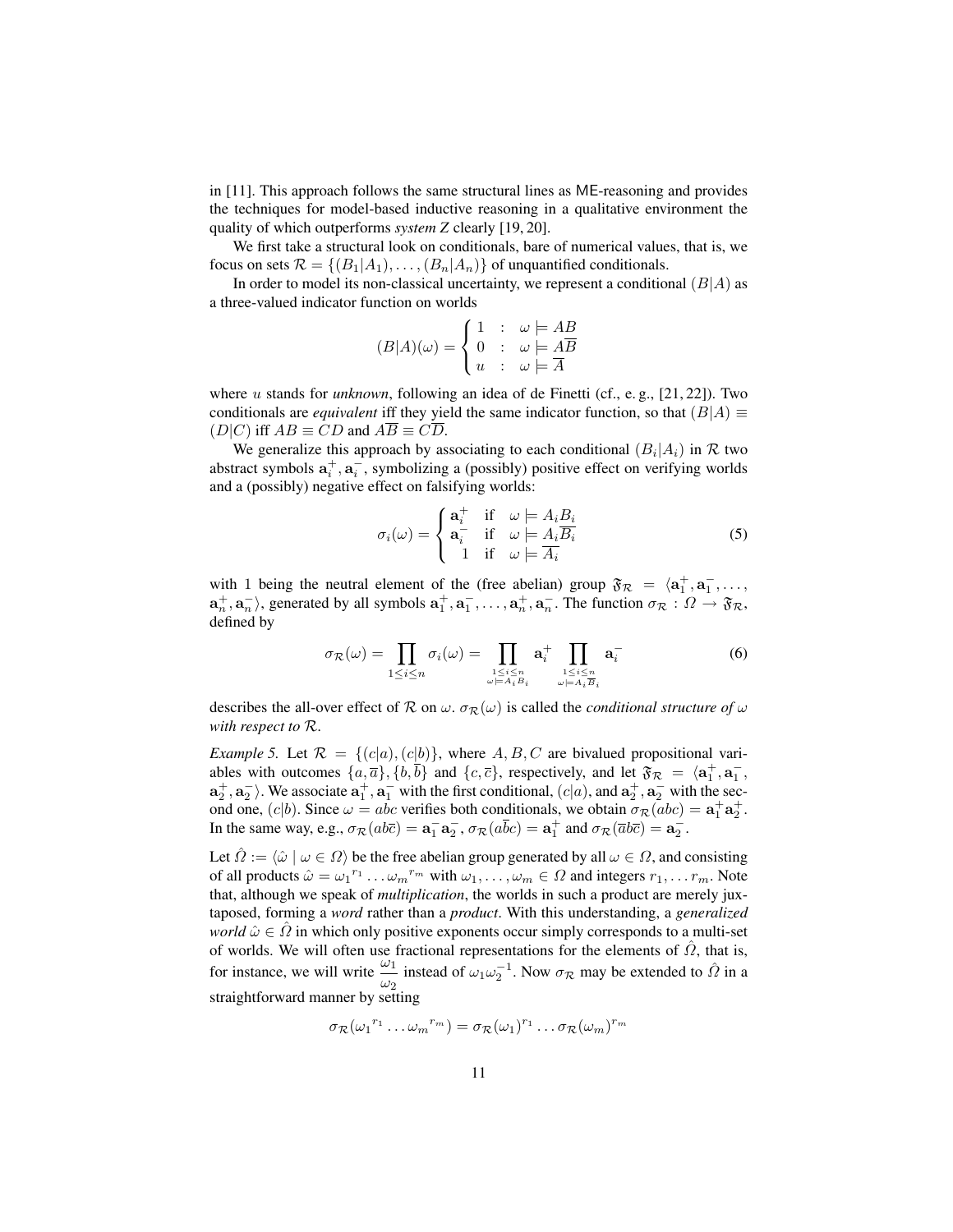yielding a *homomorphism of groups*  $\sigma_{\mathcal{R}} : \hat{\Omega} \to \mathfrak{F}_{\mathcal{R}}$ .

Having the same conditional structure defines an equivalence relation  $\equiv_{\mathcal{R}}$  on  $\hat{\Omega}$ :  $\hat{\omega}_1 \equiv_{\mathcal{R}} \hat{\omega}_2 \text{ iff } \sigma_{\mathcal{R}}(\hat{\omega}_1) = \sigma_{\mathcal{R}}(\hat{\omega}_2), \text{ i.e. iff } \hat{\omega}_1 \hat{\omega}_2^{-1} \in \ker \sigma_{\mathcal{R}} := \{ \hat{\omega} \in \hat{\Omega} \mid \sigma_{\mathcal{R}}(\hat{\omega}) = 1 \}.$ Thus the kernel of  $\sigma_{\mathcal{R}}$  plays an important part in identifying the conditional structure of elements  $\hat{\omega} \in \Omega$ . ker  $\sigma_{\mathcal{R}}$  contains exactly all group elements  $\hat{\omega} \in \Omega$  with a balanced conditional structure, that means, where all effects of conditionals in  $R$  on worlds occurring in  $\hat{\omega}$  are completely cancelled. Since  $\mathfrak{F}_R$  is free abelian, no nontrivial relations hold between the different group generators  $a_1^+, a_1^-, \ldots, a_n^+, a_n^-$  of  $\mathfrak{F}_R$ , so we have  $\sigma_{\mathcal{R}}(\hat{\omega}) = 1$  iff  $\sigma_i(\hat{\omega}) = 1$  for all  $i, 1 \le i \le n$ , and this means

$$
ker \sigma_{\mathcal{R}} = \bigcap_{i=1}^{n} ker \sigma_{i}
$$

.

In this way, each conditional in R contributes to ker  $\sigma_{\mathcal{R}}$ .

Besides the explicit representation of knowledge by  $R$ , also the implicit normalizing constraint  $\kappa(T|T) = 0$  for ordinal conditional functions has to be taken into account. It is easy to check that  $ker \sigma_{(\top|\top)} = \hat{\Omega}_0$ , with

$$
\hat{\Omega}_0 := \{ \hat{\omega} = {\omega_1}^{r_1} \cdot \ldots \cdot {\omega_m}^{r_m} \in \hat{\Omega} \mid \sum_{j=1}^m r_j = 0 \} .
$$

Two elements  $\hat{\omega}_1 = \omega_1^{r_1} \dots \omega_m^{r_m}$ ,  $\hat{\omega}_2 = \nu_1^{s_1} \dots \nu_p^{s_p} \in \hat{\Omega}$  are equivalent modulo  $\hat{\Omega}_0$ ,  $\hat{\omega}_1 \equiv \pm \hat{\omega}_2$ , iff  $\hat{\omega}_1 \hat{\Omega}_0 = \hat{\omega}_2 \hat{\Omega}_0$ , i.e. iff  $\sum_{1 \leq j \leq m} r_j = \sum_{1 \leq k \leq p} s_k$ . This means that  $\hat{\omega}_1$ and  $\hat{\omega}_2$  are equivalent modulo  $\hat{\Omega}_0$  iff they both are a (cancelled) product of the same number of generators, each generator being counted with its corresponding exponent. Set

$$
ker_0 \sigma_{\mathcal{R}} := ker \sigma_{\mathcal{R}} \cap \hat{\Omega}_0 = ker \sigma_{\mathcal{R} \cup \{(\top | \top)\}} .
$$

In the following, if not stated otherwise, we will assume that all ordinal conditional functions are finite, i.e., it is  $\kappa(A) \neq \infty$  for every A. For the methods to be described, this is but a technical prerequisite, permitting a more concise presentation of the basic ideas. The general case may be dealt with in a similar manner (cf. [11]). Moreover, in section 5 we will see that we can get rid of all infinite ranking values (which correspond to zero probabilities in the empirical distribution) right from the beginning.

Finite ranking functions  $\kappa$  may be extended easily to homomorphisms  $\kappa : \Omega \rightarrow$  $(\mathbb{Z}, +)$  from  $\Omega$  into the additive group of integers in a straightforward way by setting

$$
\kappa(\omega_1^{r_1}\dots\omega_m^{r_m})=r_1\kappa(\omega_1)+\dots+r_m\kappa(\omega_m)\quad.
$$

Definition 4 (Conditional indifference). *Suppose* κ *is a (finite) ordinal conditional function, and let*  $\mathcal{R} = \{ (B_1 | A_1), \ldots, (B_n | A_n) \}$  *be a set of conditionals.*  $\kappa$  *is* (conditionally) indifferent with respect to  $\mathcal R$  *iff*  $\kappa(\hat{\omega}_1) = \kappa(\hat{\omega}_2)$ *, whenever both*  $\hat{\omega}_1 \equiv_{\mathcal R} \hat{\omega}_2$ *and*  $\hat{\omega}_1 \equiv \pm \hat{\omega}_2$  *hold for*  $\hat{\omega}_1, \hat{\omega}_2 \in \hat{\Omega}$ *.* 

If  $\kappa$  is indifferent with respect to  $\mathcal{R}$ , then it does not distinguish between elements  $\hat{\omega}_1 \equiv_\top \hat{\omega}_2$  with the same conditional structure with respect to R. Conversely, any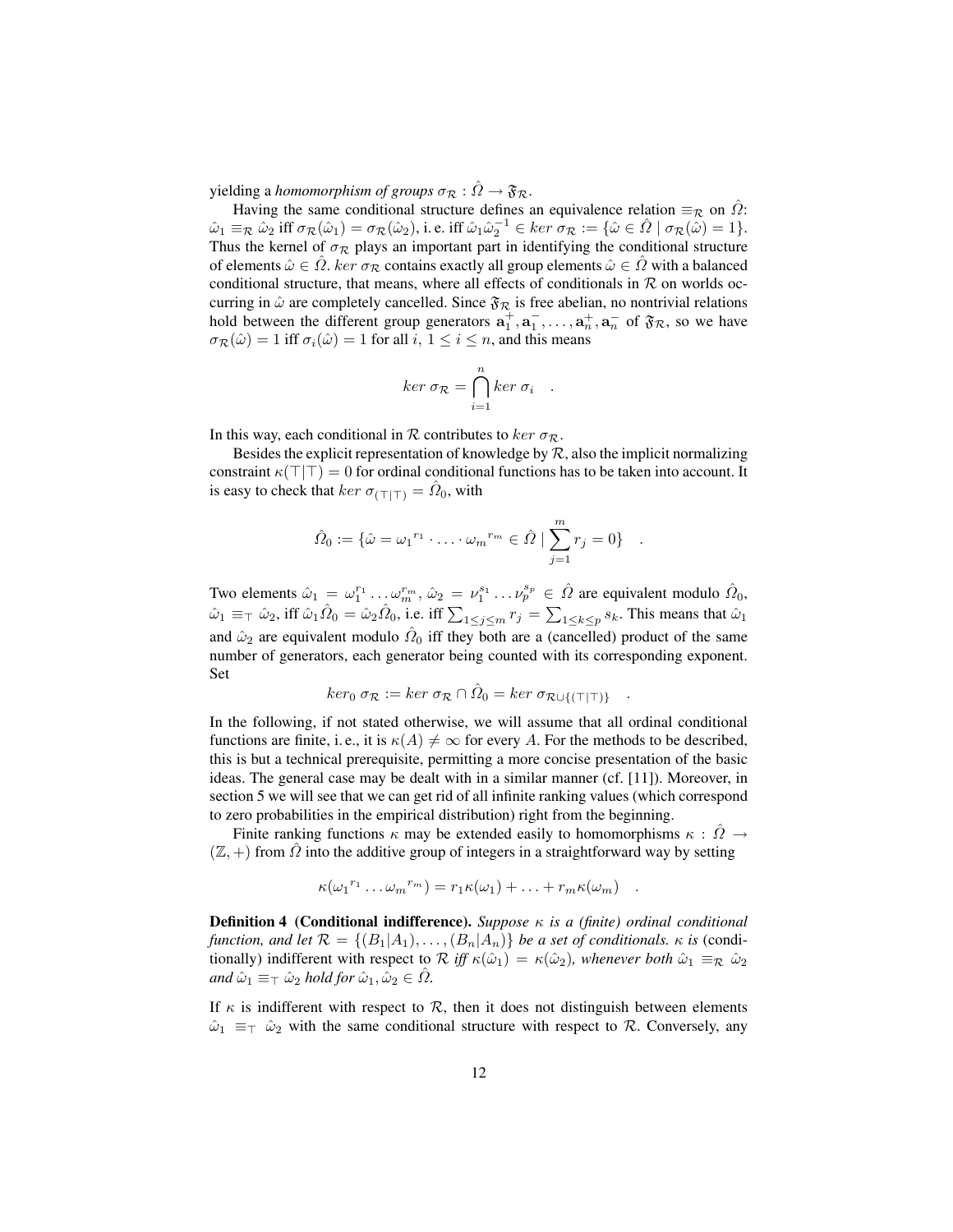deviation  $\kappa(\hat{\omega}) \neq 0$  can be explained by the conditionals in R acting on  $\hat{\omega}$  in a nonbalanced way. Note that the notion of indifference only aims at observing conditional structures, without making use of any degrees of belief that are associated with the conditionals.

The following proposition shows, that conditional indifference establishes a connection between the kernels  $ker_0 \sigma_{\mathcal{R}}$  and

$$
ker_0 \kappa := \{ \hat{\omega} \in \hat{\Omega}_0 \mid \kappa(\hat{\omega}) = 0 \}
$$

which will be crucial to elaborate conditional structures:

Proposition 1. *An ordinal conditional function* κ *is indifferent with respect to a set*  $\mathcal{R} \subseteq (\mathcal{L}|\mathcal{L})$  of conditionals iff ker<sub>0</sub>  $\sigma_{\mathcal{R}} \subseteq \ker_0 \kappa$ .

If  $ker_0 \sigma_{\mathcal{R}} = ker_0 \kappa$ , then  $\kappa(\hat{\omega}_1) = \kappa(\hat{\omega}_2)$  iff  $\sigma_{\mathcal{R}}(\hat{\omega}_1) = \sigma_{\mathcal{R}}(\hat{\omega}_2)$ , for  $\hat{\omega}_1 \equiv \pm \hat{\omega}_2$ . In this case,  $\kappa$  completely follows the conditional structures imposed by  $\mathcal{R}$  – it observes R *faithfully*.

The next theorem characterizes indifferent ordinal conditional functions:

**Theorem 1.** An ordinal conditional function  $\kappa$  is indifferent with respect to a set  $\mathcal{R} =$  $\{(B_1|A_1), \ldots, (B_n|A_n)\}\subseteq (\mathcal{L}|\mathcal{L})$  *iff*  $\kappa(A_i)\neq \infty$  *for all*  $i, 1 \leq i \leq n$  *and there are rational numbers*  $\kappa_0, \kappa_1^+, \kappa_1^-, \ldots, \kappa_n^+, \kappa_n^- \in \mathbb{Q}$ , such that

$$
\kappa(\omega) = \kappa_0 + \sum_{\substack{1 \le i \le n \\ \omega \models A_i B_i}} \kappa_i^+ + \sum_{\substack{1 \le i \le n \\ \omega \models A_i \overline{B_i}}} \kappa_i^-, \tag{7}
$$

*for all*  $\omega \in \Omega$ *.* 

There are striking similarities between  $(1)$ ,  $(6)$ , and  $(7)$ . The equations  $(1)$  and  $(7)$  are both implementations of (6): while in (1) multiplication is used for combining the operands, in (7) it is addition. Furthermore, in (1), the abstract symbols  $a_i^+, a_i^-$  of (6) have been replaced by the numerical values  $\alpha_i^{1-x_i}$  and  $\alpha_i^{-x_i}$ , respectively  $(\alpha_0$  is simply a normalizing factor). In (7), additive constants  $\kappa_i^+, \kappa_i^-$  realize the structural effects of conditionals. Both the  $\alpha_i$ 's and the  $\kappa_i$ 's bear crucial conditional information, leaving "footprints" on probabilities resp. ranking values when inductively representing conditionals (also cf.  $[10]$ ). In  $[11]$  it is shown that ordinal conditional functions and probability distributions can be subsumed by the general concept of *conditional valuation functions*.

*Example 6.* We continue Example 5. Here we observe

$$
\sigma_{\mathcal{R}}\left(\frac{abc\cdot\overline{a}\overline{b}\overline{c}}{a\overline{b}c\cdot\overline{a}bc}\right)=\frac{\sigma_{\mathcal{R}}(abc)\cdot\sigma_{\mathcal{R}}(\overline{a}\overline{b}\overline{c})}{\sigma_{\mathcal{R}}(a\overline{b}c)\cdot\sigma_{\mathcal{R}}(\overline{a}bc)}=\frac{\mathbf{a}_1^+\mathbf{a}_2^+\cdot 1}{\mathbf{a}_1^+\cdot \mathbf{a}_2^+}=1,
$$

that is,  $\frac{abc \cdot \overline{a}b\overline{c}}{a\overline{b}c \cdot \overline{a}bc} \in \ker_0 \sigma_{\mathcal{R}}$ . Then any ordinal conditional function  $\kappa$  that is indifferent

with respect  $\mathcal R$  will fulfill  $\kappa \left( \frac{abc \cdot \overline{a} \overline{b} \overline{c}}{a \overline{b} c \cdot \overline{a} b c} \right) = 0$ , i. e.,  $\kappa (abc) + \kappa (\overline{a} \overline{b} \overline{c}) = \kappa (a \overline{b} c) + \kappa (\overline{a} b c)$ .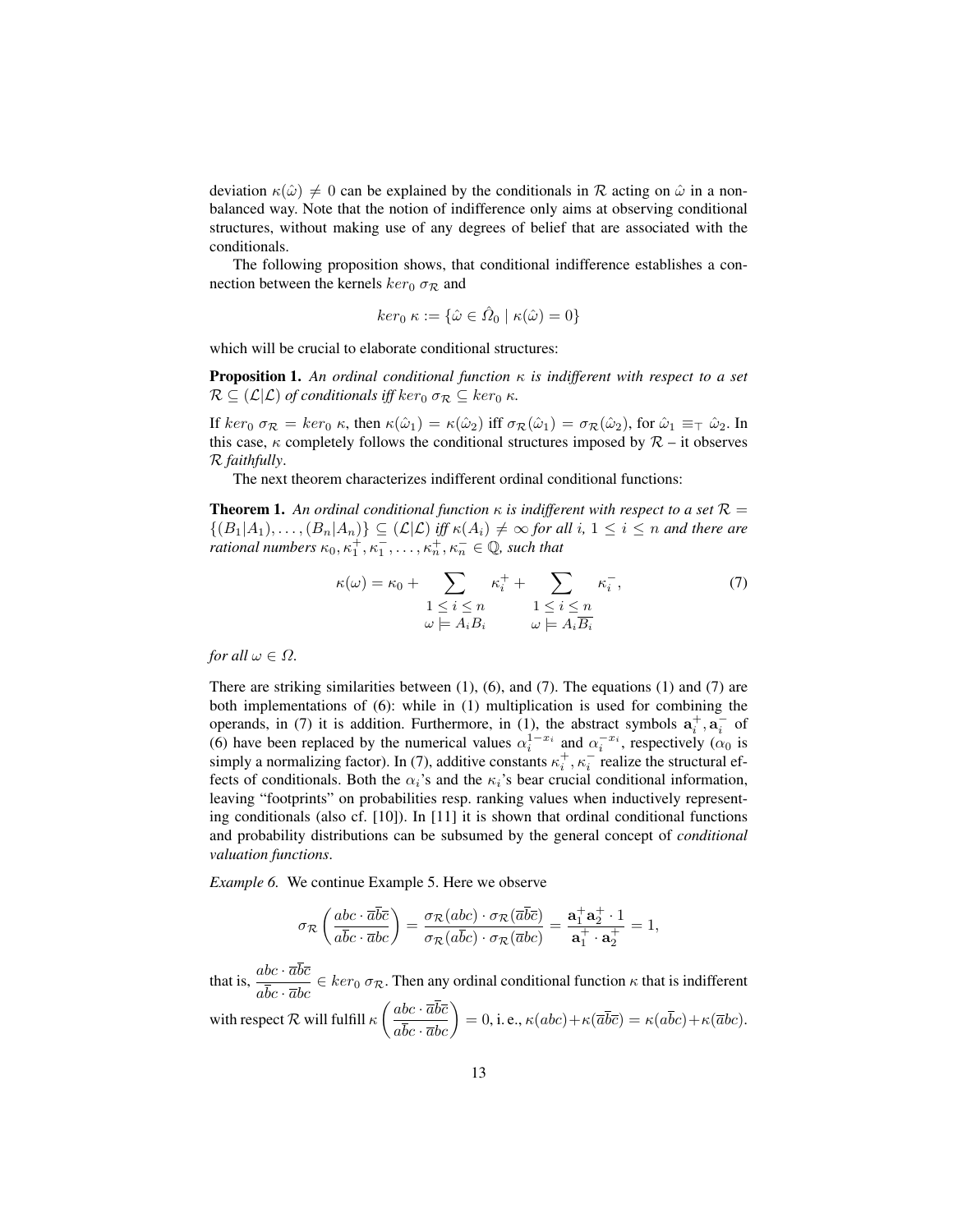In [23], we investigate the exact relationship between *conditional indifference* and *conditional independence* and show that conditional indifference is the strictly more general concept.

Now, in order to obtain a proper representation of a set of conditionals  $R$ , we can use the schema (7) and impose the constraints induced by the conditionals in  $\mathcal{R}$ .

**Definition 5 (C-representation 1).** An ordinal conditional function  $\kappa$  is a c-representation *of a set*  $\mathcal{R} = \{ (B_1 | A_1), \ldots, (B_n | A_n) \}$  *of conditionals iff*  $\kappa$  *is indifferent with respect to*  $R$  *and accepts all conditionals in*  $R$ *, i.e.*  $\kappa \models R$ *.* 

For the constraints  $\kappa \models (B_i|A_i), 1 \leq i \leq n$ , to hold, the additive constants  $\kappa_i^+, \kappa_i^$ have to satisfy certain relationships which can be checked easily.

**Proposition 2.** An ordinal conditional function  $\kappa$  is a c-representation of a set  $\mathcal{R} =$  $\{(B_1|A_1), \ldots, (B_n|A_n)\}\$  *of conditionals, iff*  $\kappa$  *has the form* (7) and the  $\kappa_i^+$ ,  $\kappa_i^-$ ,  $1 \leq$  $i \leq n$ , fulfill the following inequality:

$$
\kappa_i^- - \kappa_i^+ > \min_{\omega \models A_i B_i} \left( \sum_{\substack{j \neq i \\ \omega \models A_j B_j}} \kappa_j^+ + \sum_{\substack{j \neq i \\ \omega \models A_j \overline{B}_j}} \kappa_j^- \right) \tag{8}
$$
\n
$$
- \min_{\omega \models A_i \overline{B}_i} \left( \sum_{\substack{j \neq i \\ \omega \models A_j B_j}} \kappa_j^+ + \sum_{\substack{j \neq i \\ \omega \models A_j \overline{B}_j}} \kappa_j^- \right)
$$

This approach can be generalized in a straightforward manner to handle quantified OCF-conditionals. If  $\mathcal{R}^{OCF} = \{(B_1|A_1)[m_1], \ldots, (B_n|A_n)[m_n]\}$  is a set of quantified OCF-conditionals, then we denote by  $\mathcal{R} = \{(B_1|A_1), \ldots, (B_n|A_n)\}\)$  its corresponding set of purely qualitative conditinals.

Definition 6 (C-representation 2). *An ordinal conditional function* κ *is a* c-representation *of a set*  $\mathcal{R}^{OCF} = \{(B_1|A_1)[m_1], \ldots, (B_n|A_n)[m_n]\}$  *of quantified OCF-conditionals iff* κ *is indifferent with respect to* R *and accepts all conditionals in* ROCF*, i. e.*  $\kappa \models \mathcal{R}^{\mathrm{OCF}}.$ 

According to (2), the constraints imposed by  $\kappa \models (B_i | A_i)[m_i]$  can be handled in a way similar to the purely qualitative case.

**Proposition 3.** An ordinal conditional function  $\kappa$  is a c-representation of a set  $\mathcal{R}^{OCF}$  =  $\{(B_1|A_1)[m_1], \ldots, (B_n|A_n)[m_n]\}$  *of quantified OCF-conditionals, iff*  $\kappa$  *has the form (7)* and the  $\kappa_i^+, \kappa_i^-, 1 \leq i \leq n$ , fulfill the following inequality:

$$
\kappa_i^- - \kappa_i^+ = m_i + \min_{\omega \models A_i B_i} \left( \sum_{\substack{j \neq i \\ \omega \models A_j B_j}} \kappa_j^+ + \sum_{\substack{j \neq i \\ \omega \models A_j \overline{B}_j}} \kappa_j^- \right) \tag{9}
$$

$$
- \min_{\omega \models A_i \overline{B}_i} \left( \sum_{\substack{j \neq i \\ \omega \models A_j B_j}} \kappa_j^+ + \sum_{\substack{j \neq i \\ \omega \models A_j \overline{B}_j}} \kappa_j^- \right)
$$

For the sake of informational economy, the difference  $\kappa_i^- - \kappa_i^+$  reflecting the amount of distortion imposed by a conditional belief should be minimal. A reasonable approach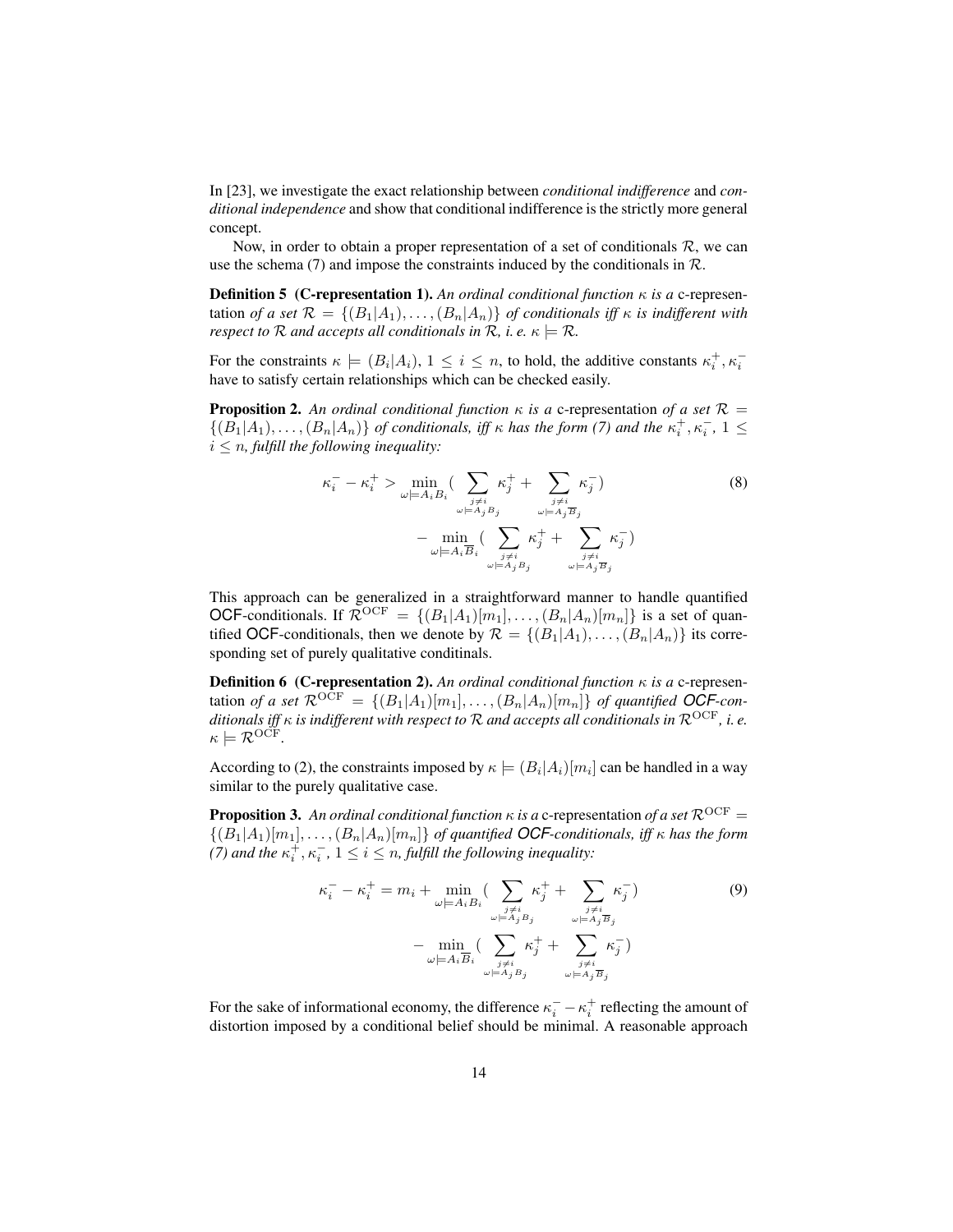to obtain "small" c-representations  $\kappa$  is to set  $\kappa_i^+ = 0$  and to choose  $\kappa_i^-$  minimal, in accordance with (8) resp. (9). This simplifies the reasoning with c-representations a lot. The schema (7) shrinks to

$$
\kappa(\omega) = \sum_{\substack{1 \le i \le n \\ \omega \models A_i \overline{B_i}}} \kappa_i^-, \ \omega \in \Omega,\tag{10}
$$

as for consistent sets of conditionals the normalizing constant  $\kappa_0$  is always zero, and the inequalities (8) now read

$$
\kappa_i^- > \min_{\omega \models A_i B_i} \left( \sum_{\substack{j \neq i \\ \omega \models A_j \overline{B}_j}} \kappa_j^- \right) - \min_{\omega \models A_i \overline{B}_i} \left( \sum_{\substack{j \neq i \\ \omega \models A_j \overline{B}_j}} \kappa_j^- \right) \tag{11}
$$

However, different from the ME-principle in the probabilistic case, even minimal crepresentations are not uniquely determined. It is still an open problem of research to specify conditions for unique c-representations. For the knowledge discovery problem dealt with in this paper, this is not a severe problem, as the ranking function is not searched for, but is derived from the given empirical distribution.

In summary, any ordinal conditional function  $\kappa$  that is indifferent with respect to a set of conditionals  $\mathcal{R}^{OCF}$  follows the conditional structures that are imposed by the conditionals in  $R$  onto the worlds and is thus most adequate to represent ordinal conditional knowledge.

In the following, we will put these ideas in formal, algebraic terms and prepare the theoretical grounds for the data mining techniques to be presented in this paper.

## 5 Discovering structural information

In this section, we will describe our approach to knowledge discovery which is based on the algebraic theory of conditionals sketched above. More precisely, we will show how to compute sets  $\mathcal{R}$ , or  $\mathcal{R}^{OCF}$ , respectively, of (quantified) default rules that are apt to generate some given (finite) ordinal conditional function  $\kappa^P$  that is indifferent with respect to  $\mathcal{R}$ , respectively  $\mathcal{R}^{OCF}$ .  $\kappa^P$  has been chosen to represent the observed statistical data P, as has been described in Section 3. More details and all proofs can be found in [11]; a generalization to multivalued variables (instead of bivalued variables) is straightforward.

In our scenario, an empirically obtained probability distribution  $P$  is given that may simply consist of relative frequencies. Usually, the aim of a data mining task is to compute a set of probabilistic rules  $\mathcal{R}^{prob} = \{ (B_1|A_1)[x_1], \ldots, (B_n|A_n)[x_n] \}$ , such that this set predicts  $P$  best. This task was handled in [5] and also uses the algebraic theory of conditionals sketched above. The problem with the approach of [5] is that usually the empirically obtained probability distribution  $P$  is noisy and one can not find an appropriate (and particularly compact) set of probabilistic rules  $\mathcal{R}^{prob}$  that explains the observed P. The set of computed probabilistic rules tends to be large and the rules are getting too specific to be helpful in a general context. On this account we present an alternative approach to knowledge discovery that also makes use of the algebraic theory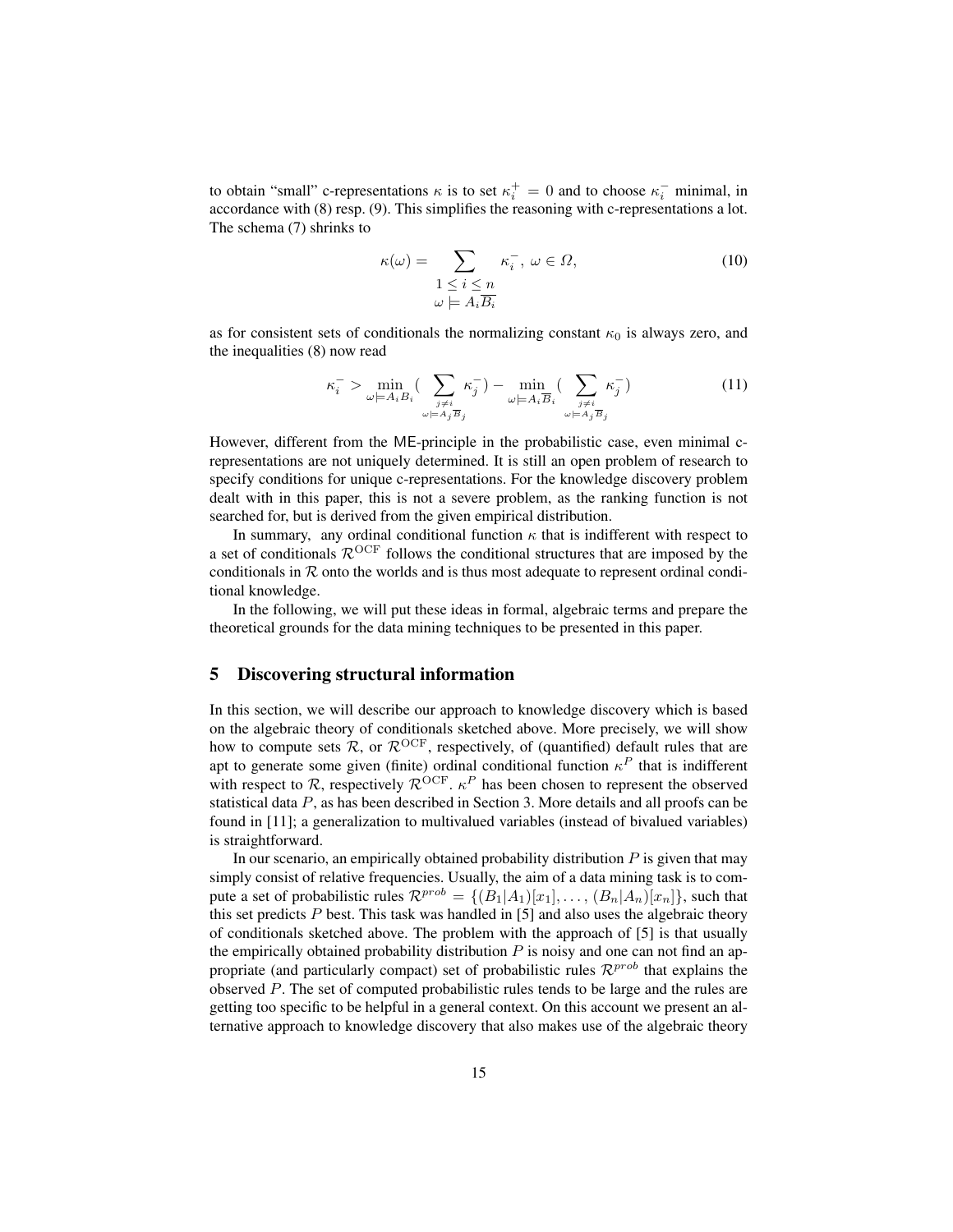of conditionals of  $[11]$  but is based on a representation of P by qualitative probabilities, i. e. by rankings.

As a first step, the probability distribution  $P$  is qualified in a sense, that we compute its ranking representation  $\kappa^P$  regarding equation (4). By doing this, we fuse several similar probabilities, that should not be distinguished in a qualitative setting, to one rank value of the obtained ranking function. Therefore we minimize the noise, that could be present in the original distribution  $P$ , obtaining a qualitative representation. We can now use the formalism of the algebraic theory of conditionals to compute a set  $\mathcal{R}^{\text{OCF}} = \{(B_1|A_1)[m_1], \ldots, (B_n|A_n)[m_n]\}\$  of **OCF**-conditionals, that best explains  $\kappa^P$ , i.e., that is (in the best case) a faithful representation of  $\kappa^P$ . More precisely, we are looking for a set  $R$  of (unquantified) conditionals, such that  $\kappa^P$  is indifferent with respect to R, i. e.,  $ker_0 \sigma_{\mathcal{R}} \subseteq ker_0 \kappa^P$  by Proposition 1. Ideally, we would have  $\kappa^P$  to represent  $R$  faithfully, that is,

$$
\kappa^P \models \mathcal{R} \text{ and } \ker_0 \kappa^P = \ker_0 \sigma_{\mathcal{R}} \tag{12}
$$

This means  $\kappa^P$  is indifferent with respect to  $\mathcal R$ , and no equation  $\kappa^P(\hat{\omega}) = 0$  is fulfilled accidentally, but any of these equations is induced by  $R$ .

Finally, we can assign rankings to these conditionals, derived immediately from  $\kappa^P$ thus obtaining a set  $\mathcal{R}^{OCF}$  of OCF-conditionals.

Under the assumption of faithfulness, the structures of the conditionals in  $R$  become manifest in the elements of  $ker_0 \kappa^P$ , that is, in elements  $\hat{\omega} \in \hat{\Omega}$  with  $\kappa^P(\hat{\omega}) = 0$ . As a further prerequisite, we will assume that this knowledge inherent to  $\kappa^P$  is representable by a set of single-elementary conditionals. This restriction is not too hard, because single-elementary conditionals are expressive enough to represent most commonsense knowledge. As our approach will work for any given ranking function  $\kappa$ , we omit the superscript  $P$  in this section.

So assume  $\mathcal{R}^{\text{OCF}} = \{(b_1|A_1)[m_1], \ldots, (b_n|A_n)[m_n]\}$  is an existing, but hidden set of single-elementary conditionals, such that (12) holds. Let us further suppose that  $ker_0 \kappa$  (or parts of it) is known from exploiting numerical relationships. Since conditional indifference is a structural notion, the quantifications  $m_i$  of the conditionals will not be needed in what follows. Let  $\sigma_{\mathcal{R}} : \hat{\Omega} \to \mathfrak{F}_{\mathcal{R}} = \langle a_1^+, a_1^-, \ldots, a_n^+, a_n^- \rangle$  denote a conditional structure homomorphism with respect to  $\mathcal R$ .

Besides conditional structures, a further notion which is crucial to study and exploit conditional interactions is that of subconditionals: (D|C) is called a *subconditional* of  $(B|A)$ , and  $(B|A)$  is a *superconditional* of  $(D|C)$ , written as  $(D|C) \subseteq (B|A)$ , iff  $CD \models AB$  and  $C\overline{D} \models \overline{AB}$ , that is, iff all worlds verifying (falsifying)  $(D|C)$ also verify (falsify) (B|A). For any two conditionals  $(B|A)$ ,  $(D|C) \in (L|C)$  with  $ABC\overline{D} \equiv \overline{AB}CD \equiv \perp$ , the supremum  $(B|A) \sqcup (D|C)$  in  $(L|C)$  with respect to  $\sqsubseteq$  exists and is given by

$$
(B|A) \sqcup (D|C) \equiv (AB \lor CD|A \lor C)
$$

(cf. [11]). In particular, for two conditionals  $(B|A)$ ,  $(B|C)$  with the same consequent, we have

$$
(B|A) \sqcup (B|C) \equiv (B|A \lor C)
$$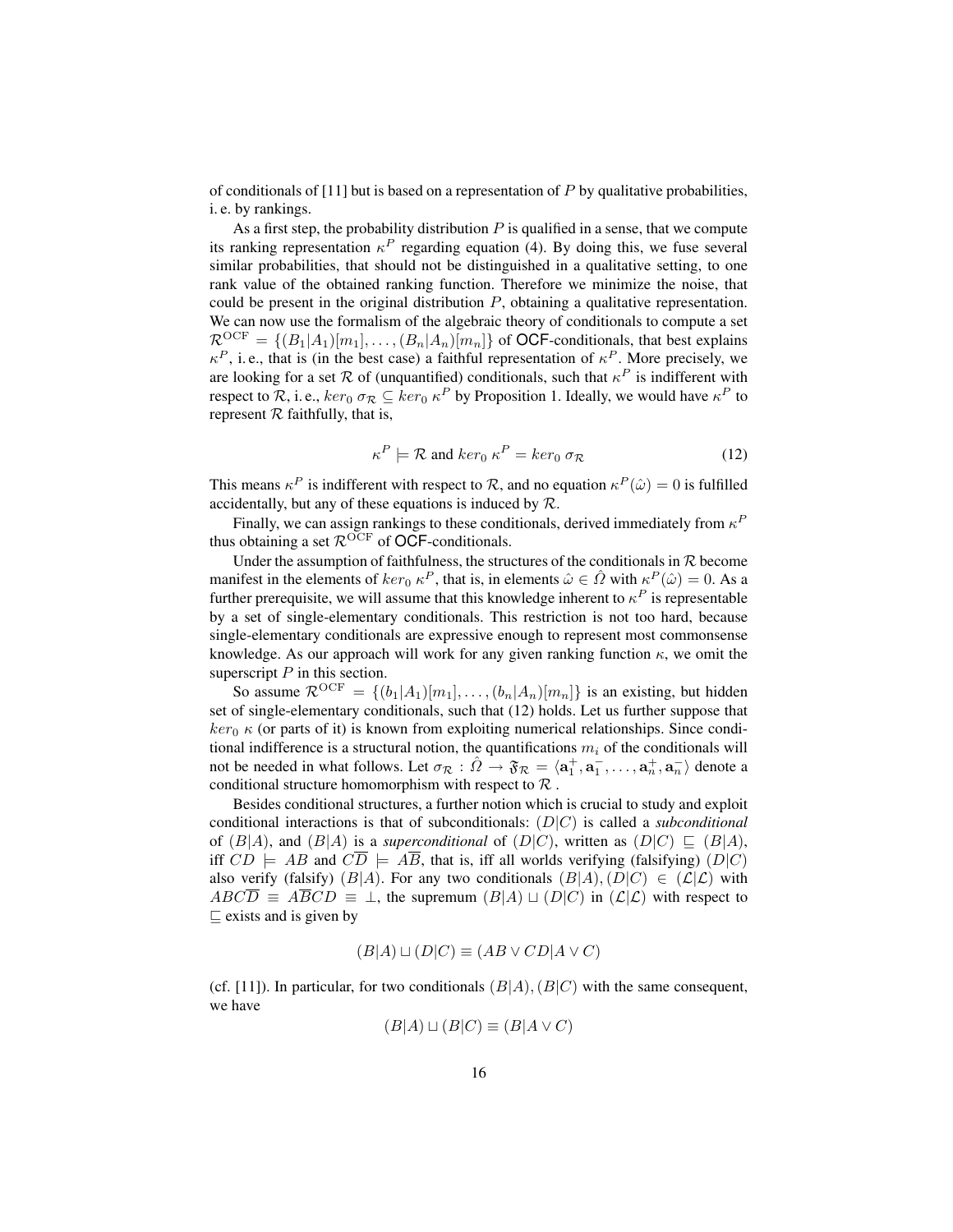The following lemma provides an easy characterization for the relation  $\sqsubseteq$  to hold between single-elementary conditionals:

**Lemma 1.** Let  $(b|A)$  and  $(d|C)$  be two single-elementary conditionals. Then  $(d|C) \sqsubseteq$  $(b|A)$  *iff*  $C \models A$  *and*  $b = d$ *.* 

This lemma may be generalized slightly to hold for conditionals  $(b|A)$  and  $(d|C)$  where A and C are disjunctions of conjunctions of literals not containing b and d, respectively.

From (5), Definition 4 and Proposition 1, it is clear that in an inductive reasoning process such as a propagation that results in an indifferent representation of conditional knowledge  $\mathcal{R}$ , all subconditionals of conditionals in  $\mathcal{R}$  also exert the same effects on possible worlds as the corresponding superconditionals. The basic idea is to start with most basic conditionals, and to generalize them step-by-step to superconditionals in accordance with the conditional structure revealed by  $ker_0 \kappa$ . From a theoretical point of view, the most adequate candidates for rules to start with are *basic single-elementary conditionals*, which are single-elementary conditionals with antecedents of maximal length:

$$
\psi_{v,l} = (v \mid C_{v,l}) \tag{13}
$$

where v is a value of some variable  $V \in V$  and  $C_{v,l}$  is an elementary conjunction consisting of literals involving all variables from  $\mathcal V$  except  $V$ . It is clear that considering all such conditionals is intractable, but we are still on theoretical grounds, so let us assume for the moment we could start with the set

$$
\mathcal{B} = \{ \psi_{v,l} \mid v \in \mathcal{V}, l \text{ suitable} \}
$$

of all basic single-elementary conditionals in  $(L|L)$ , and let  $\mathfrak{F}_B = \langle \mathbf{b}_{v,l}^+, \mathbf{b}_{v,l}^-, \mathbf{b}_{v,l} \rangle_{v,l}$  be the free abelian group corresponding to  $B$  with conditional structure homomorphism  $\sigma_B : \hat{\Omega} \to \mathfrak{F}_B$ . Note that  $\sigma_B$  and  $\mathfrak{F}_B$  are known, whereas  $\sigma_R$  and  $\mathfrak{F}_R$  are not. We only know the kernel,  $ker_0 \sigma_{\mathcal{R}}$ , of  $\sigma_{\mathcal{R}}$ , which is, by assuming faithfulness (12), the same as the kernel,  $ker_0 \kappa$ , of  $\kappa$ . Now, to establish a connection between what is obvious (B) and what is searched for  $(\mathcal{R})$ , we define a homomorphism  $g : \mathfrak{F}_\mathcal{B} \to \mathfrak{F}_\mathcal{R}$  via

$$
g(\mathbf{b}_{v,l}^{\pm}) := \prod_{\substack{1 \le i \le n \\ \psi_{v,l} \sqsubseteq (b_i|A_i)}} \mathbf{a}_i^{\pm} = \prod_{\substack{1 \le i \le n \\ b_i = v, C_{v,l} \models A_i}} \mathbf{a}_i^{\pm}, \tag{14}
$$

where the second equality holds due to Lemma 1.  $g$  uses the subconditional-relationship in collecting for each basic conditional in  $\beta$  the effects of the corresponding superconditionals in  $\mathcal R$ . Actually, q is a "phantom" which is not explicitly given, but only assumed to exist. Its crucial meaning for the knowledge discovery task is revealed by the following theorem:

**Theorem 2.** Let  $g : \mathfrak{F}_\mathcal{B} \to \mathfrak{F}_\mathcal{R}$  be as in (14). Then

$$
\sigma_{\mathcal{R}}=g\circ\sigma_{\mathcal{B}}
$$

*In particular,*  $\hat{\omega} \in ker_0$  $\sigma_{\mathcal{R}} = ker_0 \kappa$  *iff*  $\hat{\omega} \in \hat{\Omega}_0$  *and*  $\sigma_{\mathcal{B}}(\hat{\omega}) \in ker \ g$ *.*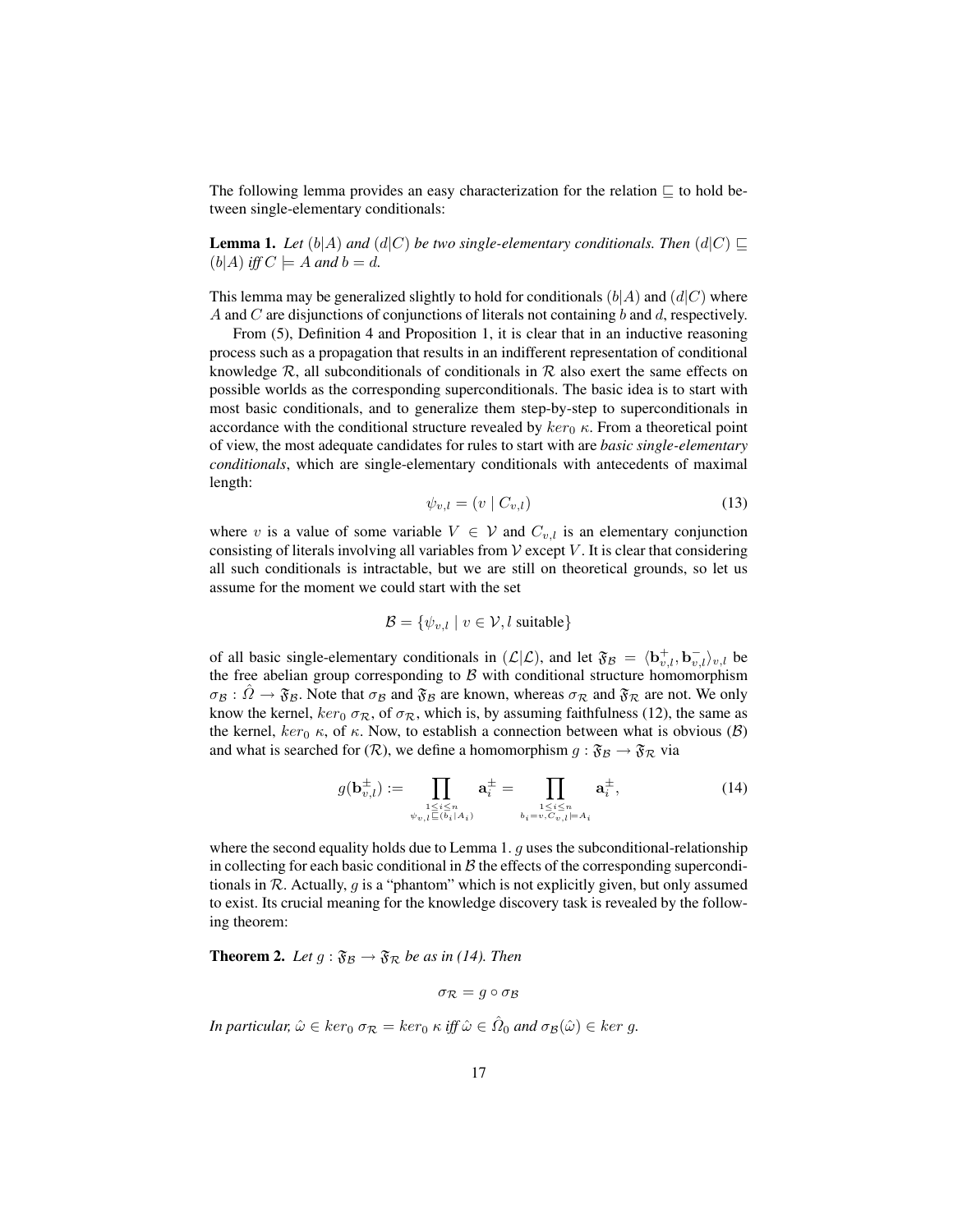This means, that numerical relationships observed in  $\kappa$  (and represented by elements of  $ker_0 \kappa$ ) translate into group theoretical equations modulo the kernel of g.

**Proposition 4.** Let  $\hat{\omega} = \omega_1^{r_1} \cdot \ldots \cdot \omega_m^{r_m} \in \hat{\Omega}_0$ . Then  $\sigma_{\mathcal{B}}(\omega_1^{r_1} \cdot \ldots \cdot \omega_m^{r_m}) \in \text{ker } g$  iff for *all literals* v *in* L*,*

$$
\prod_{C_{v,l}} \prod_{\substack{1 \le k \le m \\ \omega_k \models C_{v,l}v}} (b_{v,l}^+)^{r_k}, \prod_{C_{v,l}} \prod_{\substack{1 \le k \le m \\ \omega_k \models C_{v,l}v}} (b_{v,l}^-)^{r_k} \in \ker g. \tag{15}
$$

So each (generating) element of  $ker_0 \sigma_{\mathcal{R}}$  gives rise to an equation modulo  $ker g$  for the generators  $\mathbf{b}_{v,l}^+$ ,  $\mathbf{b}_{v,l}^-$  of  $\mathfrak{F}_\mathcal{B}$ . Moreover, Proposition 4 allows us to split up equations modulo  $ker_0 g$  to handle each literal separately as a consequent of conditionals, and to separate positive from negative effects. These separations are possible due to the property of the involved groups of being free abelian, and they are crucial to disentangle conditional interactions (cf. also [11]).

Now the aim of our data mining procedure can be made more precise: We are going to define a finite sequence of sets  $S^{(0)}, S^{(1)}, \dots$  of conditionals approximating R, in the sense that

$$
ker_0 \sigma_{\mathcal{S}^{(0)}} \subseteq ker_0 \sigma_{\mathcal{S}^{(1)}} \subseteq \ldots \subseteq ker_0 \sigma_{\mathcal{R}} = ker_0 \kappa \tag{16}
$$

The set  $\beta$  of basic single elementary conditionals proves to be an ideal starting point  $\mathcal{S}^{(0)}$  :

#### **Lemma 2.**  $\sigma_B$  *is injective, i.e.* ker<sub>0</sub>  $\sigma_B = \{1\}$ *.*

So  $\sigma_B$  provides the most finely grained conditional structure on  $\hat{\Omega}$ : No different elements  $\hat{\omega}_1 \neq \hat{\omega}_2$  are equivalent with respect to B.

Step by step, the relations mod  $ker g$  holding between the group elements are exploited with the aim to construct  $S^{(t+1)}$  from  $S^{(t)}$  by eliminating or joining conditionals by  $\sqcup$ , in accordance with the equations modulo ker g (i.e., by assumption, with the numerical relationships found in  $\kappa$ ). Each  $\mathcal{S}^{(t)}$  is assumed to be a set of conditionals  $\phi_{v,j}^{(t)}$  with a single literal v in the conclusion, and the antecedent  $D_{v,j}^{(t)}$ of  $\phi_{v,j}^{(t)}$  is a disjunction of elementary conjunctions not mentioning the variable V. Let  $\mathfrak{F}_{\mathcal{S}^{(t)}} = \langle \mathbf{s}_{v,j}^{(t)} \rangle$  $^{+},\mathbf{s}^{(t)}_{v,j}$  $\bigcap_{v,j}$  be the free abelian group associated with  $\mathcal{S}^{(t)}$ , and  $\sigma_{\mathcal{S}^{(t)}}:\hat{\Omega}\to\mathfrak{F}_{\mathcal{S}^{(t)}}$  the corresponding structure homomorphism; let  $g^{(t)}:\mathfrak{F}_{\mathcal{S}^{(t)}}\to\mathfrak{F}_{\mathcal{R}}$ be the homomorphism defined by

$$
g^{(t)}(\mathbf{s}^{(t)\, \pm}_{v,j}) = \prod_{\stackrel{1\leq i \leq n}{v = b_i, D^{(t)}_{v,j} \models A_i}} \mathbf{a}^{\pm}_i
$$

such that  $g^{(t)} \circ \sigma_{\mathcal{S}^{(t)}} = \sigma_{\mathcal{R}}$ . Let  $\equiv_{g^{(t)}}$  denote the equivalence relation modulo  $ker g^{(t)}$ , i. e.,  $\mathbf{s}_1 \equiv_{g^{(t)}} \mathbf{s}_2$  iff  $g^{(t)}(\mathbf{s}_1) = g^{(t)}(\mathbf{s}_2)$  for any two group elements  $\mathbf{s}_1, \mathbf{s}_2 \in \mathfrak{F}_{\mathcal{S}^{(t)}}$ . In the following, for ease of notation, we will omit the  $+$ ,  $-$  superscripts on group generators; this is justified, since, by Proposition 4, only one  $\{+, -\}$ -type of generators is assumed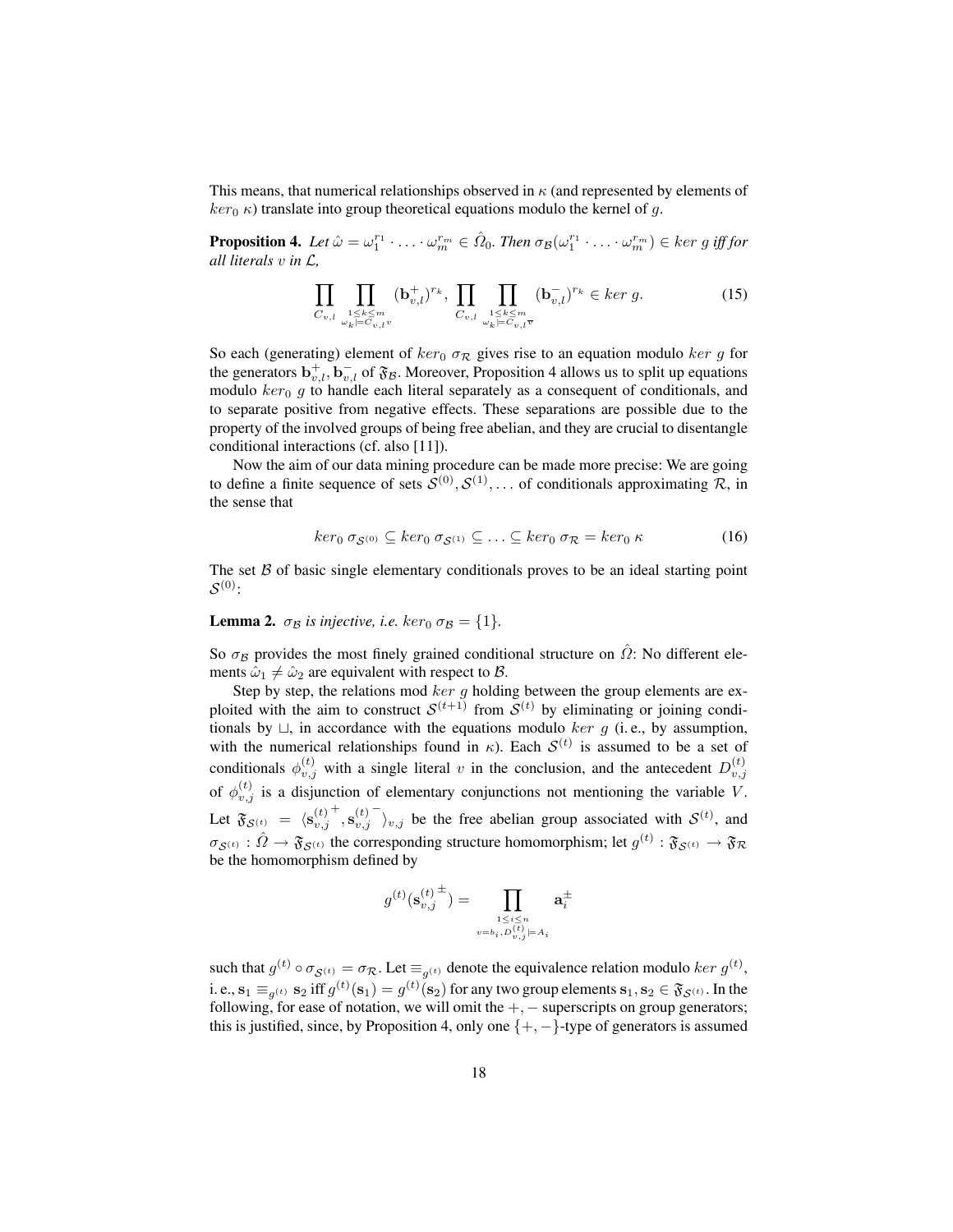to occur in the equations to be dealt with in the sequel. It is clear that all equations can be transformed such that on either side, only generators with positive exponents occur.

The basic type of equation that arises from  $ker_0 \kappa$  by applying Theorem 2 and the faithfulness assumption (12) is of the form

$$
\mathbf{s}_{v,j_0}^{(t)} \equiv_{g^{(t)}} \mathbf{s}_{v,j_1}^{(t)} \dots \mathbf{s}_{v,j_m}^{(t)} \tag{17}
$$

To obtain the new set  $\mathcal{S}^{(t+1)}$  by solving this equation, the following steps have to be done:

- 1. eliminate  $\phi_{v,j_0}^{(t)}$  from  $\mathcal{S}^{(t)}$ ;
- 2. replace each  $\phi_{v,j_k}^{(t)}$  by  $\phi_{v,j_k}^{(t+1)} = \phi_{v,j_0}^{(t)} \sqcup \phi_{v,j_k}^{(t)}$  for  $1 \le k \le m$ .
- 3. retain all other  $\phi_{w,l}^{(t)}$  in  $\mathcal{S}^{(t)}$ .

This also includes the case  $m = 0$ , i.e.  $\phi_{v,j_0}^{(t)} \equiv_{g^{(t)}} 1$ ; in this case, Step 2 is vacuous and therefore is left out.

It can be shown (cf. [11]) that

$$
g^{(t+1)} \circ \sigma_{\mathcal{S}^{(t+1)}} = \sigma_{\mathcal{R}}
$$

and hence

$$
ker_0 \sigma_{\mathcal{S}^{(t)}} \subseteq ker_0 \sigma_{\mathcal{S}^{(t+1)}} \subseteq ker_0 \sigma_{\mathcal{R}}
$$

as desired. Moreover, ker  $g^{(t+1)}$  can be obtained directly from ker  $g^{(t)}$  by straightforward modifications. Since the considered equation has been solved, it can be eliminated, and other equations may simplify.

Now, that the theoretical background and the basic techniques have been described, we will turn to develop an algorithm for conditional knowledge discovery.

# 6 Learning default rules from data

In this section, we will describe an adjusted version of the *CKD*-algorithm (*= Conditional Knowledge Discovery*) for the determination of default rules from qualitative approximations of statistical data. This algorithm is sketched in Figure 2. The original *CKD*-algorithm for mining probabilistic conditionals from statistical data has been implemented in the CONDOR-system (for an overview, cf. [24]). The resulting set of default rules or OCF-conditionals will reveal relevant relationships and may serve to represent inductively the corresponding ordinal conditional function faithfully.

A problem that has already been mentioned but postponed in section 5 is that the set B of *all* basic single elementary conditionals is virtually unmanageable. Therefore it cannot be used as an adequate starting set in the algorithm. Another problem emerges from the frequency distributions calculated from a data set. In a realistic setting, these distributions are sparse, i. e., they deliver zero values for many worlds. Hence, the probability value of these worlds is zero as well and according to Definition 3, a world with a zero probability is assigned an infinite ranking value. Besides calculational difficulties, the correct interpretation of such worlds, which have not been observed in the analyzed data and therefore have a frequency of zero, is not clear: On the one hand, these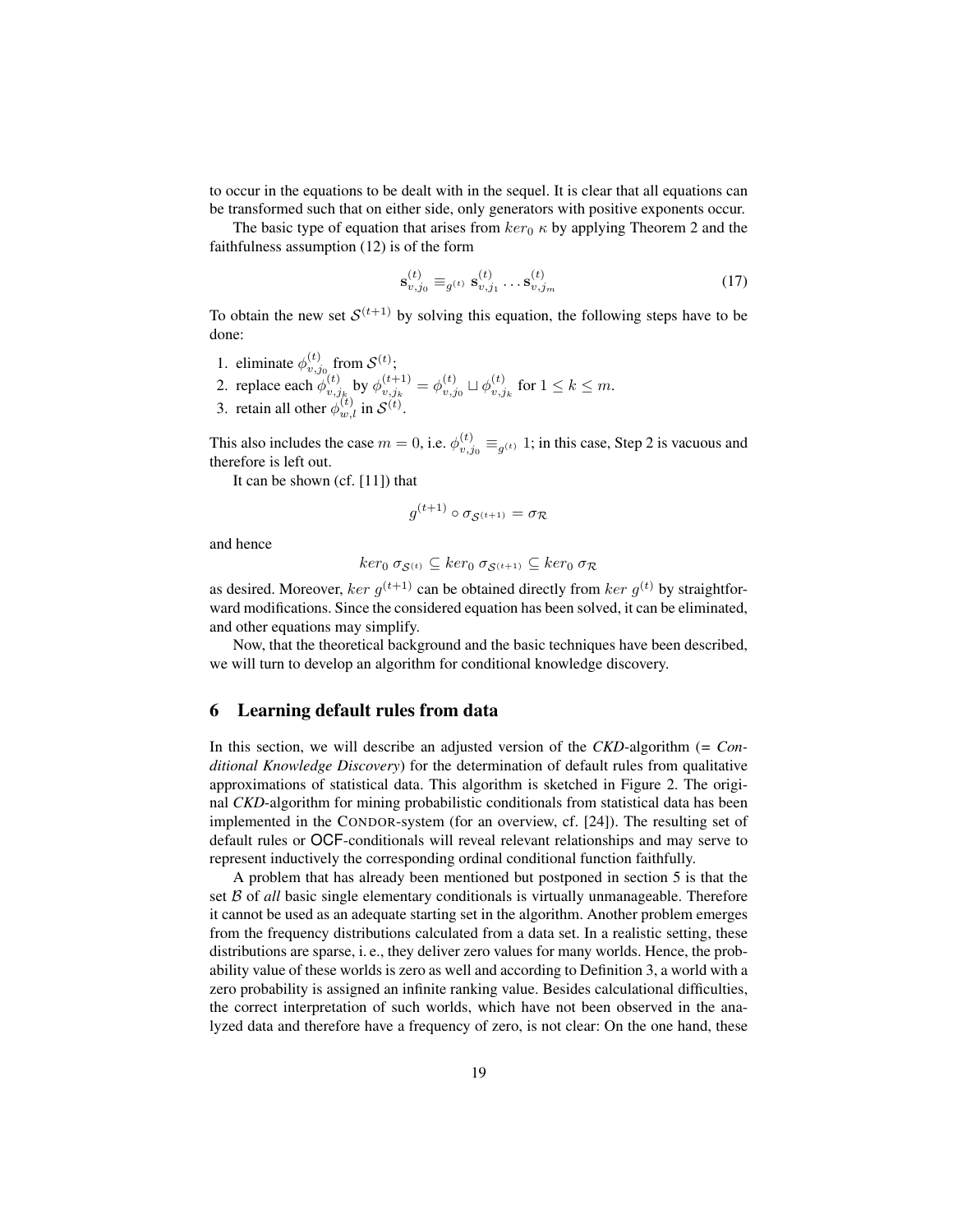| <b>Algorithm CKD for OCFs</b><br>(Conditional Knowledge Discovery) |                                                                                                                                                                                                                                                                                                                                                                                                                                                                                                                                                 |  |
|--------------------------------------------------------------------|-------------------------------------------------------------------------------------------------------------------------------------------------------------------------------------------------------------------------------------------------------------------------------------------------------------------------------------------------------------------------------------------------------------------------------------------------------------------------------------------------------------------------------------------------|--|
| Input                                                              | A probability distribution $P$ obtained from statistical data,<br>(only explicitly listing those entries with positive probabilities)<br>together with information on variables and appertaining values<br>and an abstraction parameter $\varepsilon \in (0,1)$                                                                                                                                                                                                                                                                                 |  |
|                                                                    | <b>Output</b> A set of OCF-conditionals (default rules)                                                                                                                                                                                                                                                                                                                                                                                                                                                                                         |  |
| <b>Begin</b>                                                       | % Qualitative representation<br>Calculate the ranking value $\tilde{\kappa}_{\varepsilon}^P(\omega)$ for each input value $P(\omega)$ ;<br>Normalize $\tilde{\kappa}_{\varepsilon}^P$ to obtain the ordinal conditional function $\kappa_{\varepsilon}^P$ ;<br>% CKD Initialization<br>Compute the basic tree of conjunctions;<br>Compute the list NC of null-conjunctions;<br>Compute the set $S^{(0)}$ of <i>basic rules</i> ;<br>Compute $ker_0 \kappa_{\varepsilon}^P$ ;<br>Compute $ker q$ ;<br>Set $K := ker g$ ;<br>Set $S := S^{(0)}$ : |  |
|                                                                    | % CKD Main loop<br><b>While</b> equations of type (17) are in $K$ <b>Do</b><br>Choose $qp \in \mathcal{K}$ of type (17);<br>Modify (and compactify) $S$ ;<br>Modify (and reduce) $K$ ;                                                                                                                                                                                                                                                                                                                                                          |  |
| End.                                                               | % Present results<br>Calculate the degrees of belief of the conditionals in $S$ ;<br>Return $S$ and appertaining degrees of belief;                                                                                                                                                                                                                                                                                                                                                                                                             |  |

Fig. 2. The CKD-algorithm for OCFs

worlds might just have *not been captured* when recorded the data; perhaps because the amount of recorded data was not large enough and they have merely been missed. In this case, assigning these worlds a zero probability would be misleading. On the other hand, these worlds might *not exist* at all (and could therefore not have been recorded), so a zero probability would be completely justified; but this could never be assured by pure observation. The problem of zero probabilities is addressed more deeply in [5].

Both of these problems – the exponential complexity of the ideal conditional starter set and the sparse and mostly incomplete knowledge provided by statistical data – can be solved in our framework in the following way: The zero values in an observed fre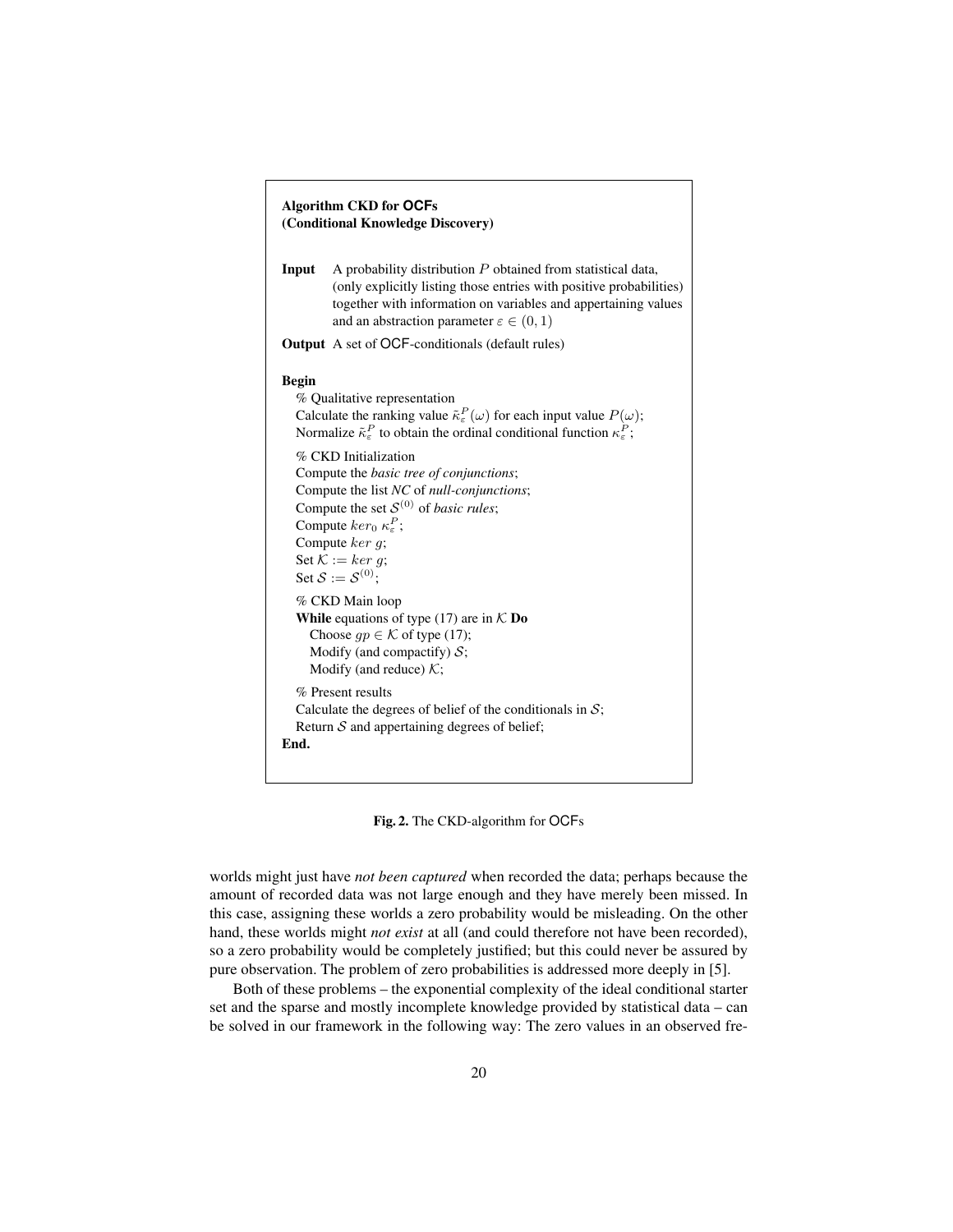quency distribution are taken to be *unknown, but equal* probabilities, that is, they are treated as non-knowledge without structure. More exactly, let  $P$  be the frequency distribution computed from the set of data under consideration. Then, for each two worlds  $\omega_1, \omega_2$  not occurring in the database and thus being assigned an unknown but equal probability, we have  $P(\omega_1) = P(\omega_2)$ ; with  $\kappa^P$  being the corresponding ordinal conditional function, this leads to  $\kappa^P(\omega_1) = \kappa^P(\omega_2)$  and hence  $\frac{\omega_1}{\omega_2} \in \ker_0 \kappa^P$ . In this way, all these so-called *null-worlds* contribute to  $\ker_0 \kappa^P$ , and their structure may be theoretically exploited to shrink the starting set of conditionals in advance.

In order to represent missing information in a most concise way, *null-conjunctions* (i. e. elementary conjunctions with frequency 0) have to be calculated as disjunctions of null-worlds. To this end, the *basic tree of conjunctions* is built up. Its nodes are labelled by the names of variables, and the outgoing edges are labelled by the corresponding values, or literals, respectively. The labels of paths going from the root to nodes define elementary conjunctions. So, the leaves of the tree either correspond to complete conjunctions occurring in the database, or to null-conjunctions. These null-conjunctions are collected and aggregated to define a set *NC* of most concise conjunctions of ranking value ∞.

Now we are able to set up a set  $S^{(0)}$  of *basic rules* also with the aid of tree-like structures. First, it is important to observe that, due to Proposition 4, conditionals may be separately dealt with according to the literal occurring in their consequents. So  $\mathcal{S}^{(0)}$ consists of sets  $\mathcal{S}^{(0,v)}$  of conditionals with consequent v, for each value v of each variable  $V \in V$ . Basically, the full trees contain all basic single-elementary conditionals from B, but the trees are pruned with the help of the set *NC* of null-conjunctions. The method to shorten the premises of the rules is the same as has been developed in the previous section with finite ranking values, except that now appropriate modifications have to be anticipated, in order to be able to work with a set of rules of acceptable size right from the beginning.

Now, that the missing values in the frequency distribution corresponding to infinite degrees of disbelief have been absorbed by the shortened basic rules, we explore the finite rankings derived from P to set up  $\ker_0 \kappa^P$ . Usually, numerical relationships  $\kappa^P(\hat{\omega}) = 0$  induced by single-elementary rules can be found between neighboring complete conjunctions (i.e. complete conjunctions that differ in exactly one literal). We construct a *neighbor graph* from  $\kappa^P$ , the vertices of which are the non- $\infty$ -worlds, labelled by their finite ranking values, and with edges connecting any two neighbors. Then any such relationship  $\kappa^P(\hat{\omega}) = 0$  corresponds to a cycle of even length (i.e. involving an even number of vertices) in the neighbor graph, such that the alternating sum built from the values associated with the vertices, with alternating coefficients  $+1$  and −1 according to the order of vertices in the cycle, amounts to 0. Therefore, the search for numerical relationships holding in  $\kappa^P$  amounts to searching for cycles with sum 0 in the neighbor graph.

At this point, an important advantage of using qualitative probabilities, i. e., ranking values, becomes clear: Because the ranking values are discrete values, we can demand that the vertices of a cycle must sum up to *exactly* zero. In the approach of [5] that uses the empirically obtained probabilities directly, one can only demand that vertices of a cycle must *approximately* fulfill the corresponding equation, because equality can usu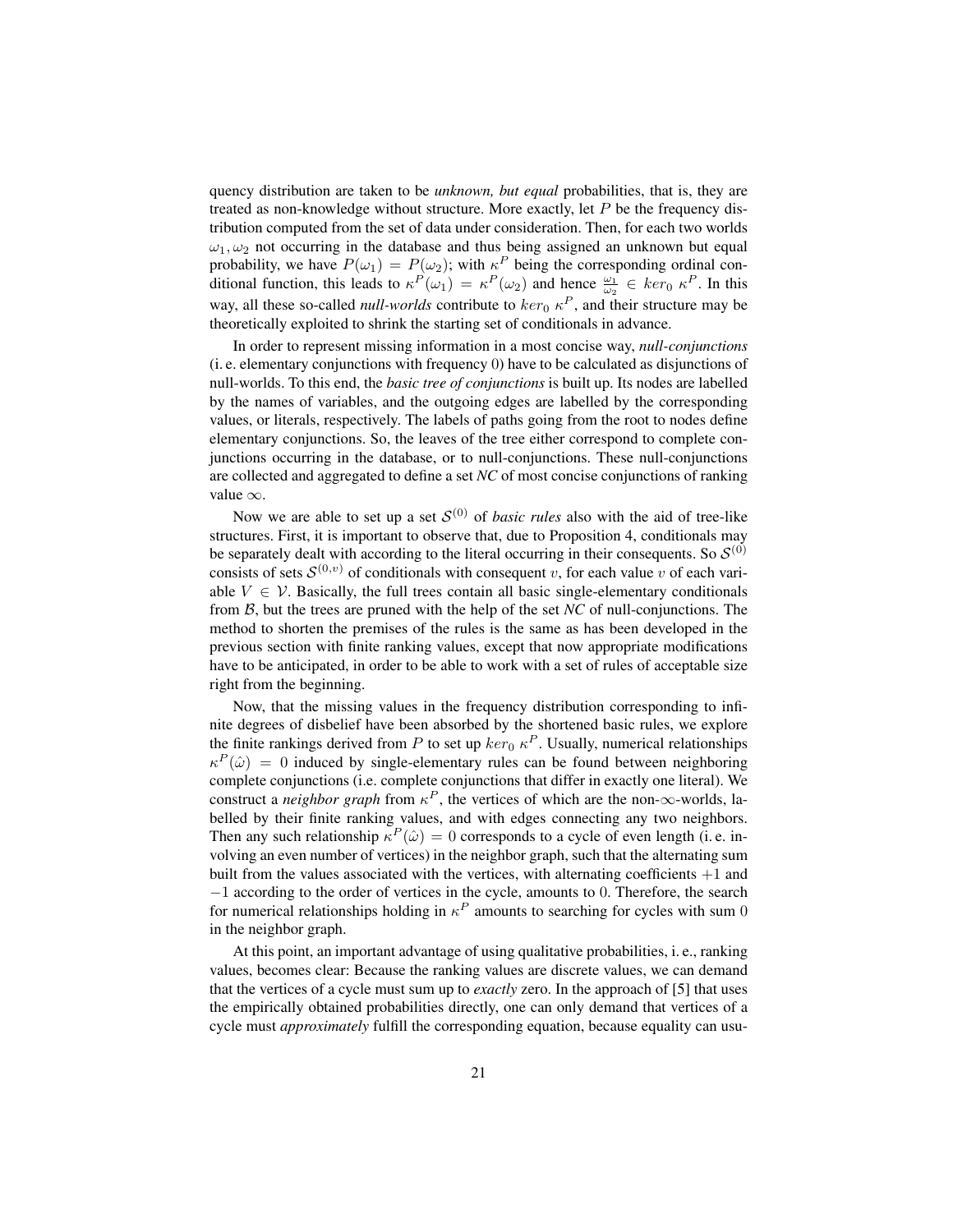ally not be reached when calculating with the exact probabilities, i. e., with continuous values. So in the approach of [5] the important step of exploring the numerical relationships depends implicitly on the notion of "approximately". But by using an (appropriate) explicit parameter  $\varepsilon$  for the qualitative abstraction of the original probabilities, the search for numerical relationships is defined precisely.

Finally, as the last step of the initialization,  $ker\ g$  has to be computed from  $ker_0\ \kappa^P$ with respect to the set  $\mathcal{S}^{(0)}$  of conditionals, as described in the previous section.

In the main loop of the algorithm *CKD*, the sets  $K$  of group elements and  $S$  of conditionals are subject to change. In the beginning,  $\mathcal{K} = ker g$  and  $\mathcal{S} = \mathcal{S}^{(0)}$ ; in the end,  $\mathcal{S}$ will contain the discovered conditional relationships. More detailed, the products in  $K$ which correspond to equations of type  $(17)$  are used to simplify the set S. The modified conditionals induce in turn a modification of  $K$ , and this is repeated as long as elements yielding equations of type (17) can be found in  $K$ . Note that no ranking values are used in this main loop – only structural information (derived from numerical information) is processed. It is only afterwards, that the ranking values of the conditionals in the final set S are computed from  $\kappa^P$ , and the OCF-conditionals (default rules) are returned.

Although equations of type (17) are the most typical ones, more complicated equations may arise, which need further treatment. The techniques described above, however, are basic to solving *any* group equation. More details will be published in a forthcoming paper. But in many cases, we will find that all or nearly all equations in  $ker g$ can be solved successfully and hence can be eliminated from  $K$ .

We will illustrate our method by the following example.

#### *Example 7.* (Continuing Example 3)

From the observed probabilities, we calculate qualitative probabilities, using  $\varepsilon = 0.6$  as base value. We adjust the calculated qualitative probabilities by subtracting the normalization constant  $c = 2$ , so that the lowest ranking becomes 0. This gives us the ranking values  $\kappa^P(\omega)$  that define the ordinal conditional function  $\kappa^P$ , as can be seen from Table 4.

| object                        | <i>frequency</i> | probability | rank |
|-------------------------------|------------------|-------------|------|
| abcde                         | 59               | 0.5463      | 0    |
| $abc d\overline{e}$           | 21               | 0.1944      | 2    |
| $a\overline{b}cde$            | 11               | 0.1019      | 3    |
| $a\overline{b}cd\overline{e}$ | 9                | 0.0833      | 3    |
| $abc\overline{d}e$            | 6                | 0.0556      | 4    |
| $abc\bar{d}\bar{e}$           | 2                | 0.0185      | 6    |

Table 4. Empirical probabilities and corresponding ranking values

The set of *null-conjunctions* is calculated as  $NC = {\overline{a}, \overline{c}, \overline{b}\overline{d}}$  – no object matching any one of these partial descriptions occurs in the data base. These null-conjunctions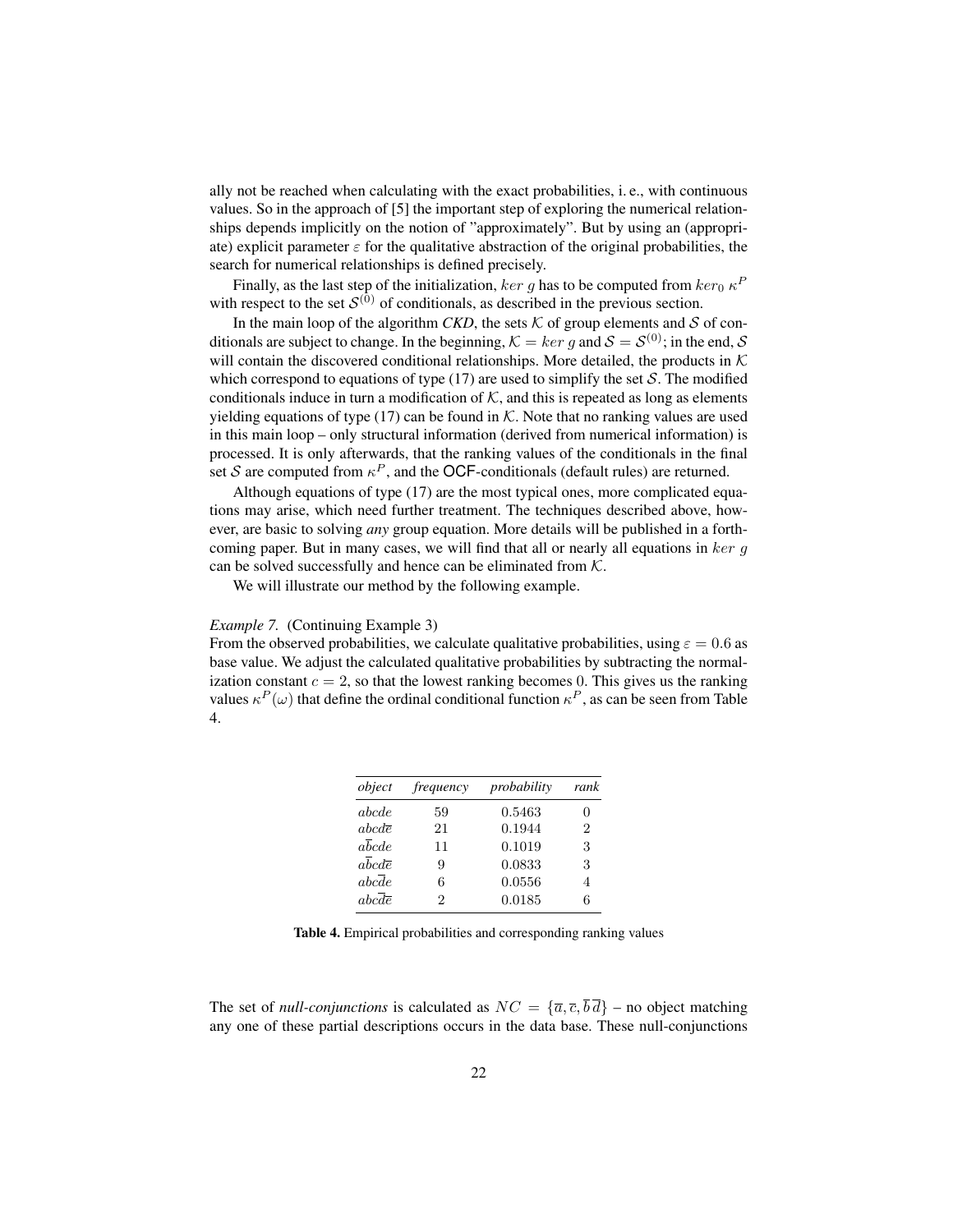are crucial to set up a starting set  $\beta$  of basic rules of feasible size:

$$
\mathcal{B} = \left\{ \begin{array}{ll} \phi_{b,1} = (b \mid acde) & \phi_{d,1} = (d \mid abce) \\ \phi_{b,2} = (b \mid acde) & \phi_{d,2} = (d \mid abc\overline{e}) \\ \phi_{b,3} = (b \mid \overline{d}) & \phi_{d,3} = (d \mid \overline{b}) \\ \phi_{e,1} = (e \mid abcd) & \phi_{a,1} = (a \mid \top) \\ \phi_{e,2} = (e \mid abc\overline{d}) & \phi_{c,1} = (c \mid \top) \end{array} \right\}
$$

So, the missing information reflected by the set  $NC$  of null-conjunctions helped to shrink the starting set B of rules from  $5 \cdot 2^4 = 80$  basic single-elementary rules to only 11 conditionals. The next step is to analyze numerical relationships. In this example, we find two numerical relationships between neighboring worlds that are balanced:

$$
\kappa^P(a\overline{b}cde) = \kappa^P(a\overline{b}c d\overline{e}) \quad \text{and} \quad \kappa^P(abcde) - \kappa^P(abcd\overline{e}) = \kappa^P(abc\overline{d}e) - \kappa^P(abc\overline{d}\overline{e})
$$

At this point, it becomes clear how crucial an appropriate choice for  $\varepsilon$  is. If  $\varepsilon$  had been chosen too high, e. g.  $\varepsilon = 0.9$  as in Example 3, then the neighboring worlds  $\omega_3$  and  $\omega_4$ would have been assigned different ranking values, so the first numerical relationship would not hold. Thus an important piece of structural information would have been missed. On the other hand, if  $\varepsilon$  had been chosen much too small, e.g.  $\varepsilon = 0.01$ , then all worlds would have been projected to the same ranking value. Thus relationships between all neighboring worlds would have been established, leading to no useful results.

Continuing the example, the first relationship can be translated into the following structural equations by using  $\sigma_B$ , according to Theorem 2:

$$
\mathbf{b}_{a,1}^{+}\mathbf{b}_{b,1}^{-}\mathbf{b}_{c,1}^{+}\mathbf{b}_{d,3}^{+}\mathbf{b}_{e,3}^{+} \equiv_{g} \mathbf{b}_{a,1}^{+}\mathbf{b}_{b,2}^{-}\mathbf{b}_{c,1}^{+}\mathbf{b}_{d,3}^{+}\mathbf{b}_{e,3}^{-}
$$
  
\n
$$
\Rightarrow \mathbf{b}_{b,1}^{-}\equiv_{g} \mathbf{b}_{b,2}^{-}\text{ and } \mathbf{b}_{e,3}^{+}\equiv_{g} \mathbf{b}_{e,3}^{-}\equiv_{g} 1
$$

So  $\phi_{b,1}$  and  $\phi_{b,2}$  are joined to yield (b|acd), and  $\phi_{e,3}$  is eliminated. In a similar way, by exploiting the second relationship in  $\kappa^P$ , we obtain  $\mathbf{b}_{d,1}^{\pm} \equiv \mathbf{b}_{d,2}^{\pm}$  and  $\mathbf{b}_{e,1}^{\pm} \equiv \mathbf{b}_{e,2}^{\pm}$ , that is, the corresponding conditionals have to be joined. As a final output, the CKD algorithm returns the set of conditionals that is shown in Table 5.

All these conditionals are accepted in  $\kappa^P$ . For each of them the degree of belief regarding  $\kappa^P$  can be stated as well as the probability regarding the observed distribution P. So all objects in our universe are aquatic animals which are fish or have gills. Aquatic animals with gills are mostly fish (with a degree of belief 3 and a probability of 0.80), aquatic fish usually have gills (with a degree of belief 4 and a probability of 0.91) and scales (with a degree of belief 2 and a probability of 0.74).

Furthermore, an approximated probability based on the ranking values can be calculated for each conditional  $(B|A)$ . Because the ranking values are determined according to equation (4), each probability  $P(\omega)$  is qualitatively approximated by its corresponding ranking value, so we have:

$$
P(\omega) \approx \varepsilon^{\kappa^P(\omega)} \tag{18}
$$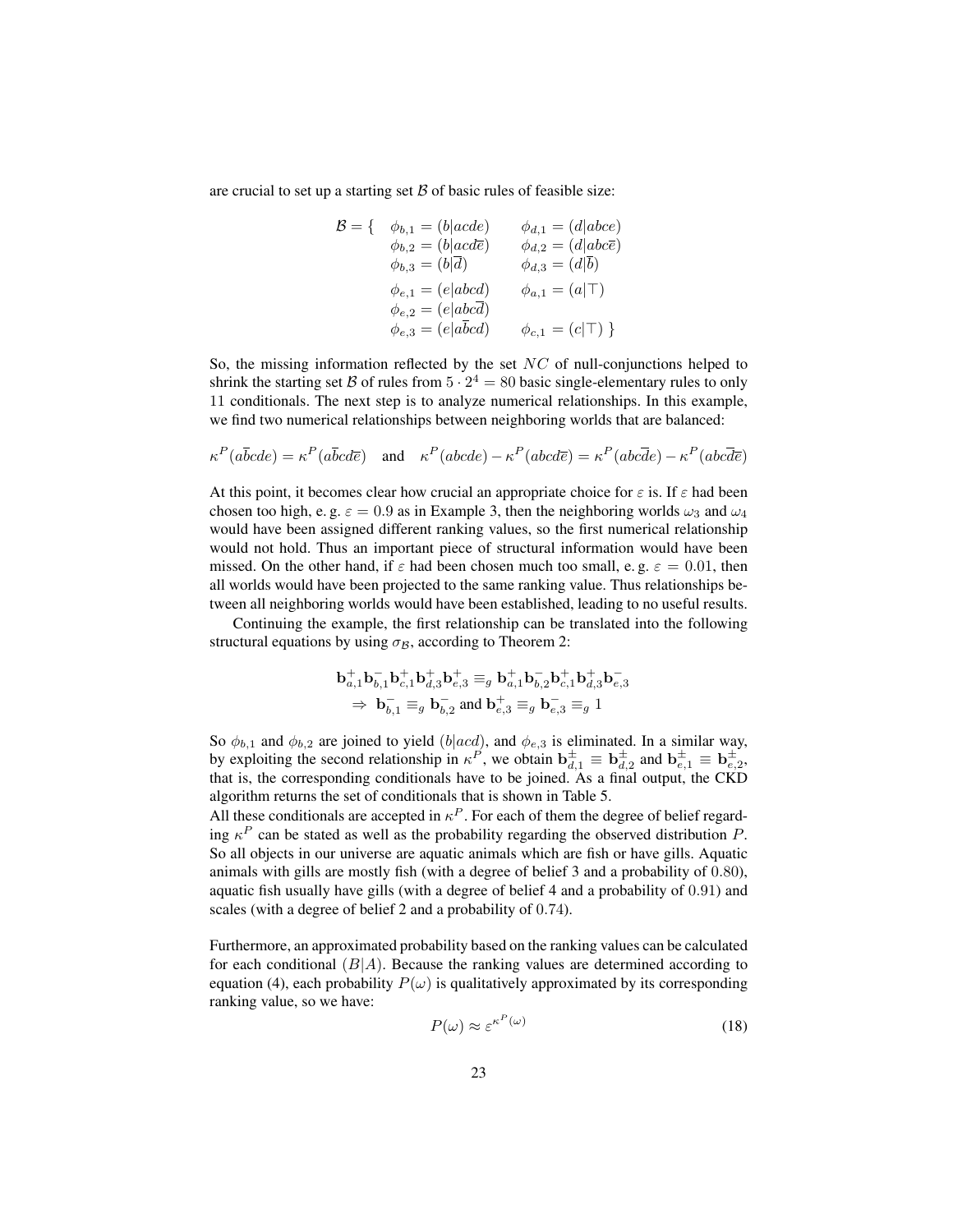| conditional        | <i>empirical probability</i> | degree of belief |
|--------------------|------------------------------|------------------|
| $(a \top)$         | 1                            | $\infty$         |
| $(b \overline{d})$ | 1                            | $\infty$         |
| (b acd)            | 0.80                         | 3                |
| (e abc)            | 0.74                         | 2                |
| $(c \top)$         | 1                            | $\infty$         |
| (d b)              | 1                            | $\infty$         |
| (d abc)            | 0.91                         | 4                |
|                    |                              |                  |

Table 5. Conditionals calculated by the CKD algorithm

By taking into consideration the equation

$$
P(B|A) = \frac{1}{\frac{P(A)}{P(AB)}} = \frac{1}{\frac{P(AB) + P(A\overline{B})}{P(AB)}} = \frac{1}{1 + \frac{P(A\overline{B})}{P(AB)}}
$$

we can approximate the probability of a conditional by its degree of belief<sup>4</sup> m:

$$
P(B|A) \approx \frac{1}{1 + \frac{\varepsilon^{\kappa P}(A\overline{B})}{\varepsilon^{\kappa P}(AB)}} = \frac{1}{1 + \varepsilon^{\kappa P}(A\overline{B}) - \kappa^P(A\overline{B})} = \frac{1}{1 + \varepsilon^m}
$$
(19)

,

*Example 8.* (Continuing Example 7)

The application of formula (19) results in approximated conditional probabilities, listed in Table 6. Compared to the exactly calculated empirical probabilities (cf. Table 5),

| conditional        | degree of belief | approx. probability |
|--------------------|------------------|---------------------|
| $(a \top)$         | $\infty$         | 1                   |
| $(b \overline{d})$ | $\infty$         |                     |
| (b acd)            | 3                | 0.82                |
| (e abc)            | 2                | 0.74                |
| $(c \top)$         | $\infty$         | 1                   |
| (d b)              | $\infty$         | 1                   |
| (d abc)            | 4                | 0.89                |

Table 6. Conditionals and their approximated probabilities

<sup>&</sup>lt;sup>4</sup> At this point, is does not matter whether the ranking values originating directly from equation (4) or the normalized ones are used, because the normalization constant will be cancelled out when considering conditionals.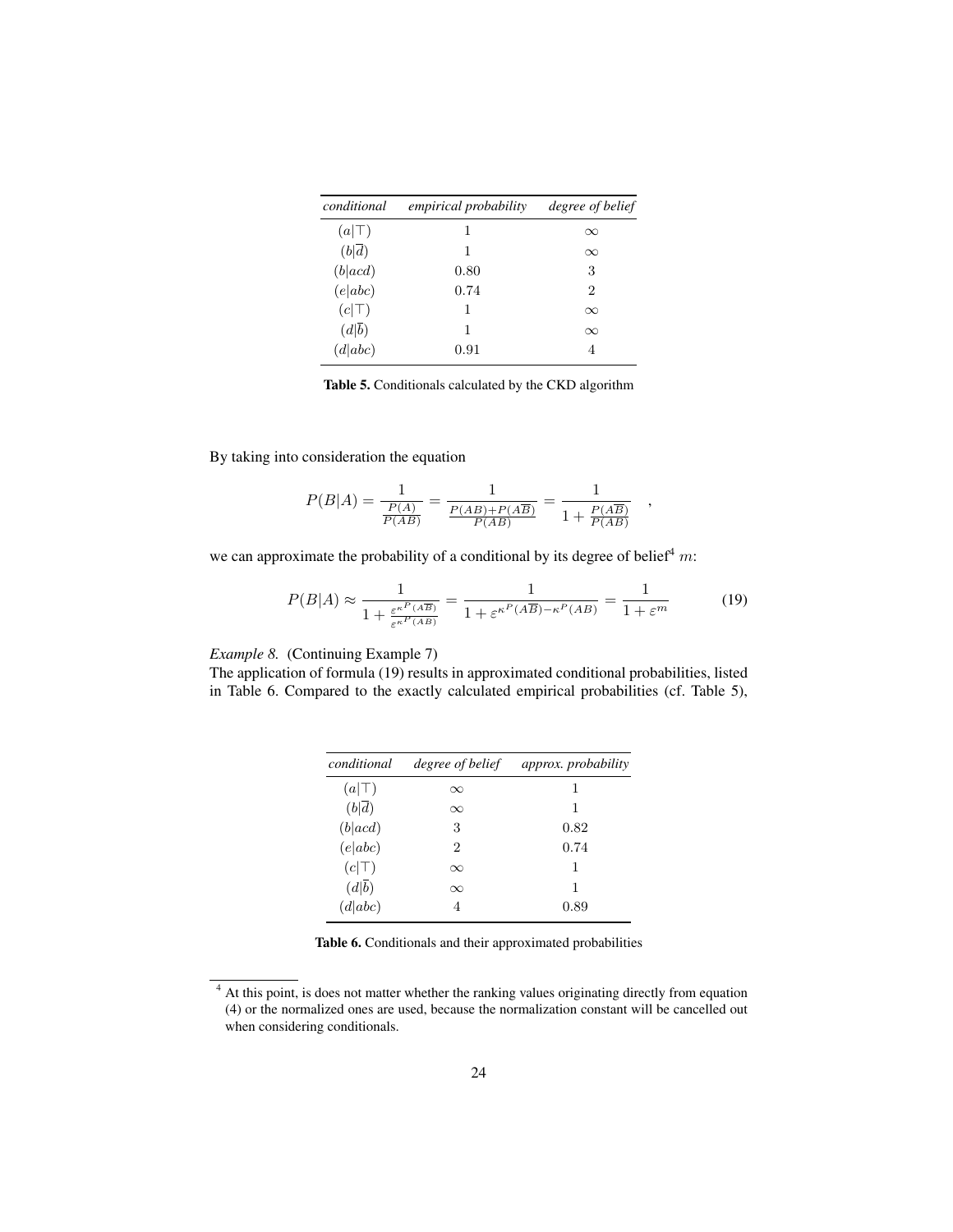the deviation of the approximated conditional probabilities is comparatively small. Although the statistical probability values  $P(\omega)$  have been abstracted by qualitative values and the approximation in equation (18) might appear somewhat coarse, the results are nevertheless quite accurate. This illustrates that the qualitative abstraction of the original probabilities conserves enough information to be useful in handling questions of structural relationship.

## 7 Summary and further work

We have proposed an approach to qualitative knowledge discovery that followed the mechanisms of reverse inductive knowledge representation developed in [5] but is based on a qualitative representation of the empirically obtained probability distribution  $P$  that serves as input to the data mining process. An ordinal conditional function  $\kappa^P$  based on qualitative probabilities [1] was used to capture the qualitative information inherent to P. With the use of an algebraic theory of conditionals, the approach generates default rules that are apt to compactly represent the information of  $\kappa^P$ . We briefly described the theoretical and methodological background, and also made clear how our method can be implemented by sketching an algorithm.

A problem of open research is the question, of how to determine the abstraction parameter that is needed to represent the probabilities as polynomials in that parameter in an optimal way. As mentioned before, this determination is crucial when computing the qualitative abstractions of the information inherent in the original distribution because the precision of the computed qualitative representation depends particularly on the chosen parameter.

The purely probabilistic version of the described algorithm has been developed and implemented during the CONDOR-project<sup>5</sup>. CONDOR is an integrated system for learning, reasoning and belief revision in a probabilistic environment. For future work, we are planning to implement the algorithm for qualitative knowledge discovery presented in this paper and integrate it into CONDOR to also provide qualitative learning and reasoning facilities. The common methodological grounds based on c-representations which can be used both for probabilistic and default reasoning will establish clear links between quantitative and qualitative frameworks, as was illustrated in the running example of this paper.

# **References**

- 1. Goldszmidt, M., Pearl, J.: Qualitative probabilities for default reasoning, belief revision, and causal modeling. Artificial Intelligence (1996)
- 2. Benferhat, S., Dubois, D., Prade, H.: Nonmonotonic reasoning, conditional objects and possibility theory. Artificial Intelligence (92) (1997) 259276
- 3. Kraus, S., Lehmann, D., Magidor, M.: Nonmonotonic reasoning, preferential models and cumulative logics. Artificial Intelligence 44 (1990) 167–207
- 4. Kern-Isberner, G.: Solving the inverse representation problem. In: Proceedings 14th European Conference on Artificial Intelligence, ECAI'2000, Berlin, IOS Press (2000) 581–585

<sup>&</sup>lt;sup>5</sup> supported by the German Research Society, DFG, under grant BE 1700/5-1